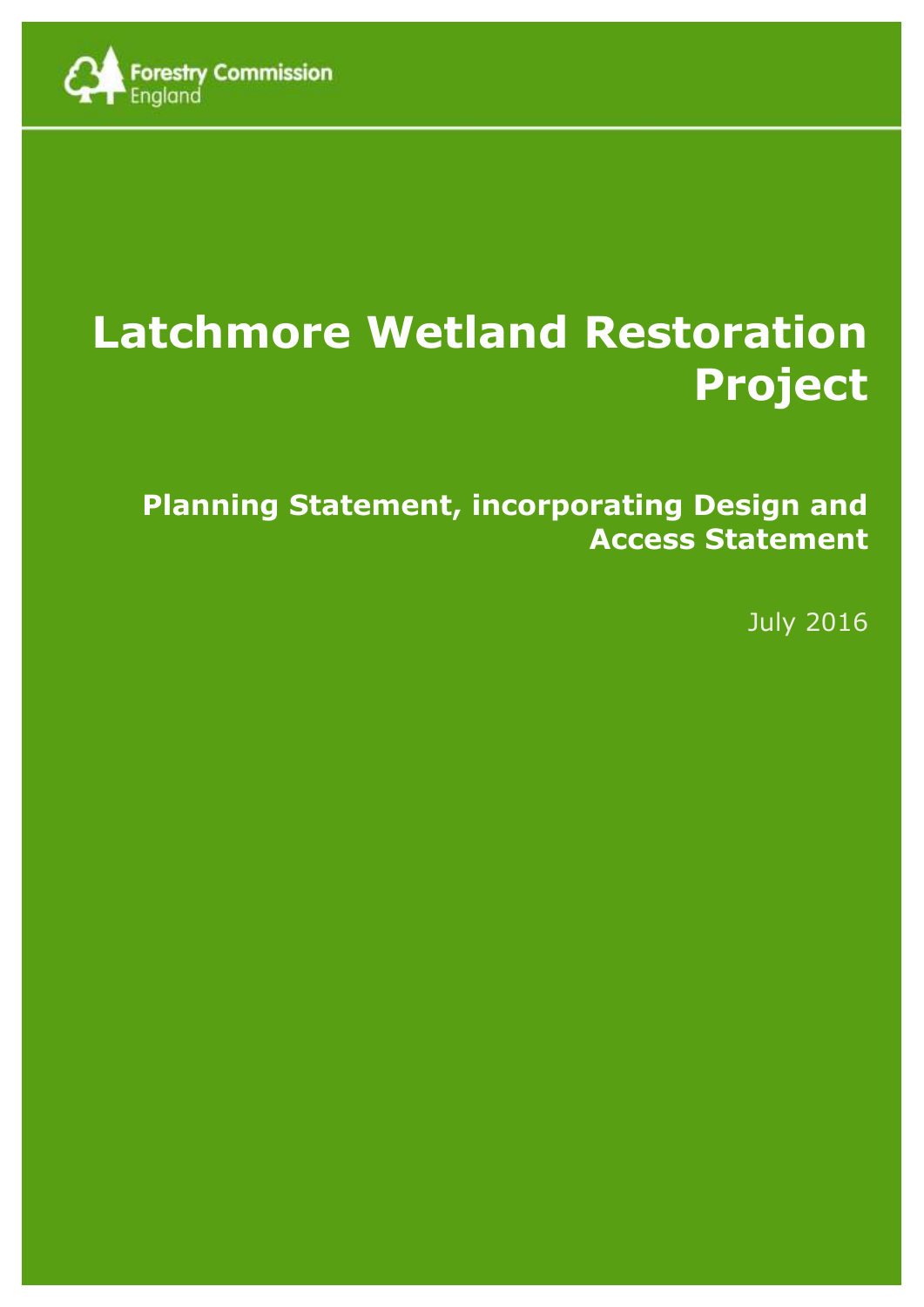

# **Contents**

| $\mathbf{1}$            | <b>Introduction</b>                                          | 4                       |
|-------------------------|--------------------------------------------------------------|-------------------------|
| $\overline{\mathbf{2}}$ | <b>The Site</b>                                              | 5                       |
|                         | Location                                                     | 5                       |
|                         | Site Description                                             | 5                       |
| 3                       | <b>Background to the Application and the Proposed Scheme</b> | $\overline{\mathbf{z}}$ |
|                         | Background to the Application                                | $\overline{7}$          |
|                         | The Proposed Scheme                                          | 9                       |
| 4                       | <b>Stakeholder Engagement</b>                                | 11                      |
|                         | Pre-Application Consultation                                 | 11                      |
| 5                       | <b>Design and Access Statement</b>                           | 15                      |
|                         | Physical Context                                             | 15                      |
|                         | Use                                                          | 15                      |
|                         | Amount                                                       | 15                      |
|                         | Layout                                                       | 16                      |
|                         | Scale                                                        | 16                      |
|                         | Appearance                                                   | 18                      |
|                         | Landscape                                                    | 19                      |
|                         | Access                                                       | 19                      |
| 6                       | <b>Planning Policy Appraisal</b>                             | 20                      |
|                         | Introduction                                                 | 20                      |
|                         | Statutory Development Plan Policy                            | 20                      |
|                         | <b>Material Planning Considerations</b>                      | 21                      |
|                         | Compliance with Policy                                       | 22                      |
| $\overline{\mathbf{z}}$ | <b>Conclusion</b>                                            | 30                      |
|                         | Appendix 1 - Biodiversity Checklist                          | 31                      |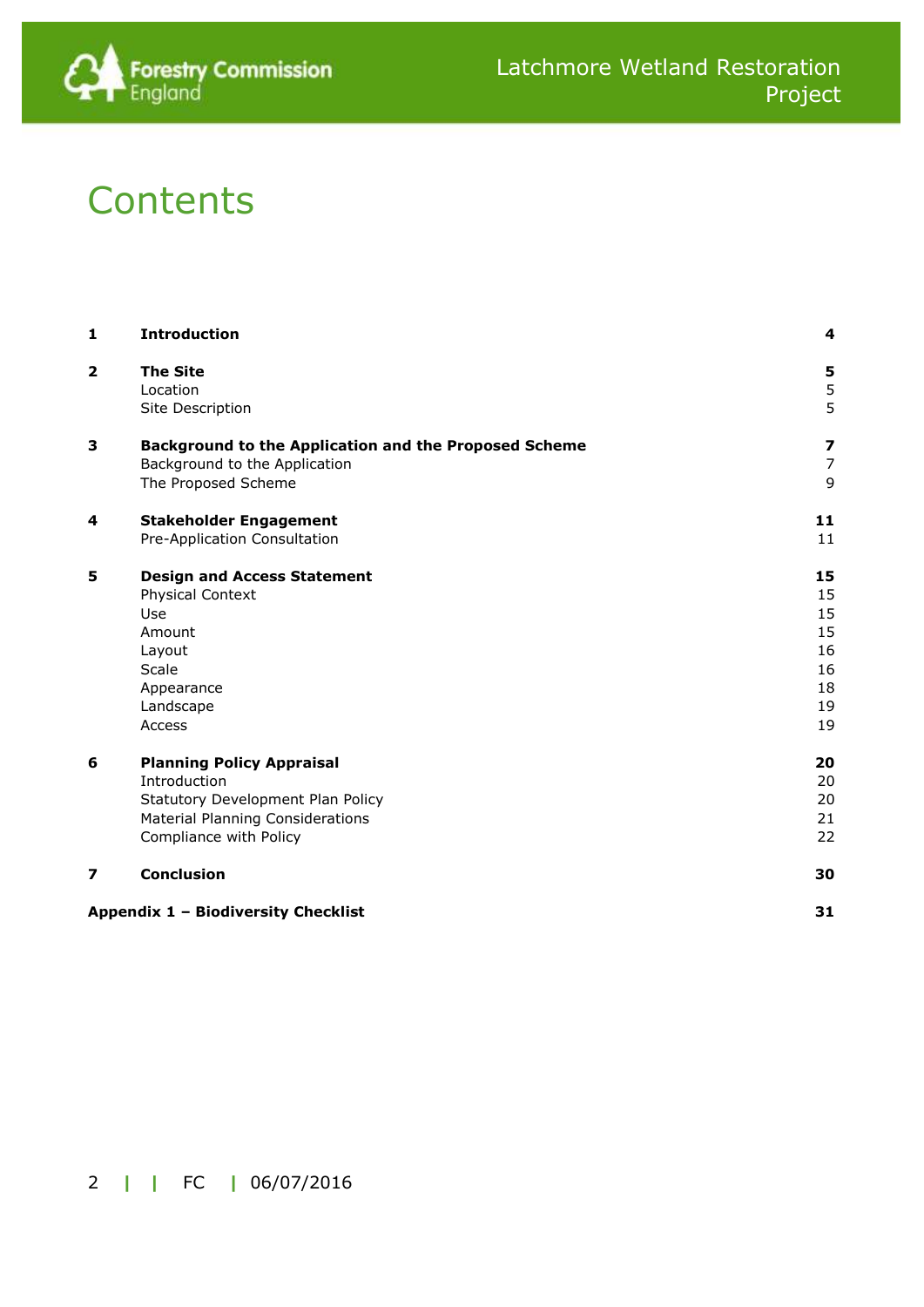

3 **| |** FC **|** 06/07/2016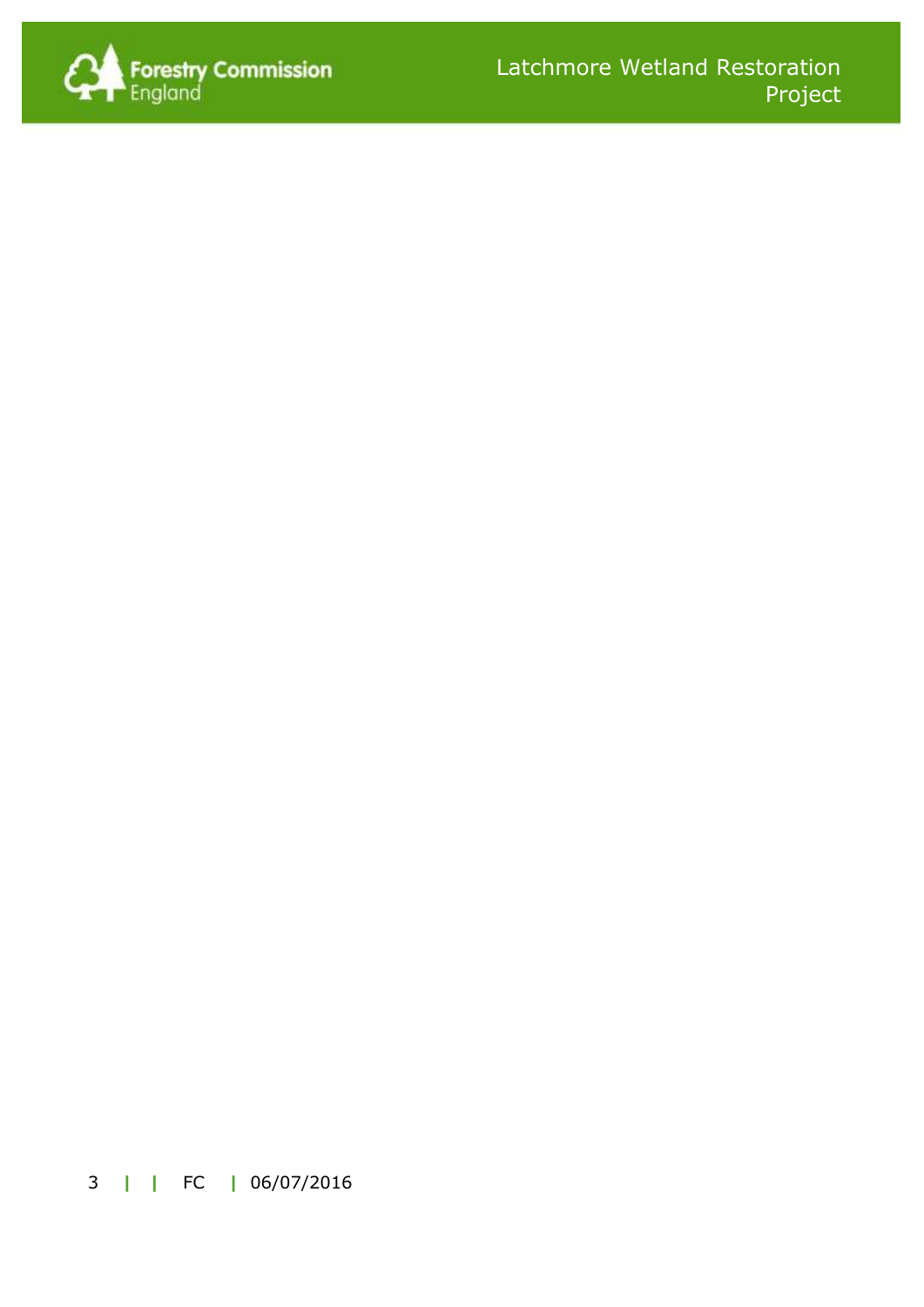

# <span id="page-3-0"></span>1 Introduction

- 1.1 This Planning Statement accompanies an application for planning permission for wetland restoration at Latchmore, in the New Forest. The application is part of a phased programme of works designed to restore and enhance the internationally-important habitats of the New Forest. Further details on the project can be found in: **Sections 3 and 5** of this Statement; the Environmental Statement (ES) (Volumes 1, 2 and 3) that also accompanies the application; and on the New Forest Higher Level Stewardship Scheme website<sup>12</sup>. A number of similar projects have been implemented since 1997 through European Union Funding Programmes such as Life II (1997-2001), Life III (2002-2006), Pathfinder (2006-2008), Final 4000 (2008-2011) and the Higher Level Stewardship Scheme (2010-2020). Most recently, planning permission has been granted for wetland restoration works at North Slufters Inclosure (14/00394), Harvestslade (14/00611), Amberslade Bottom and Broomy Inclosure (15/00045) and Pondhead (15/00294).
- 1.2 This Planning Statement incorporates a Design and Access Statement to meet the requirement of The Town and Country Planning (Development Management Procedure) (England) Order 2010 (as amended).
- 1.3 Reference is made throughout the Statement to **Drawing 001: Location Plan** and the chapters, figures and appendices in **Volumes 1**, **2** and **3** of the **ES**.
- 1.4 This Statement comprises the following sections:
	- 1) Introduction
	- 2) The Site
	- 3) Background to Application and the Proposed Scheme
	- 4) Stakeholder Engagement
	- 5) Design and Access Statement
	- 6) Planning Policy Appraisal
	- 7) Conclusion
- 1.5 The Statement is supported by the following Appendix:
	- Appendix 1: Biodiversity Checklist

<sup>&</sup>lt;sup>1</sup> Available at: http://www.hlsnewforest.org.uk/hls/</u>. Accessed 06/07/16.

<sup>&</sup>lt;sup>2</sup> Available at: **http://www.hlsnewforest.org.uk/hls/info/50/wetland\_restoration**. Accessed 06/07/16.

<sup>4</sup> **| |** FC **|** 06/07/2016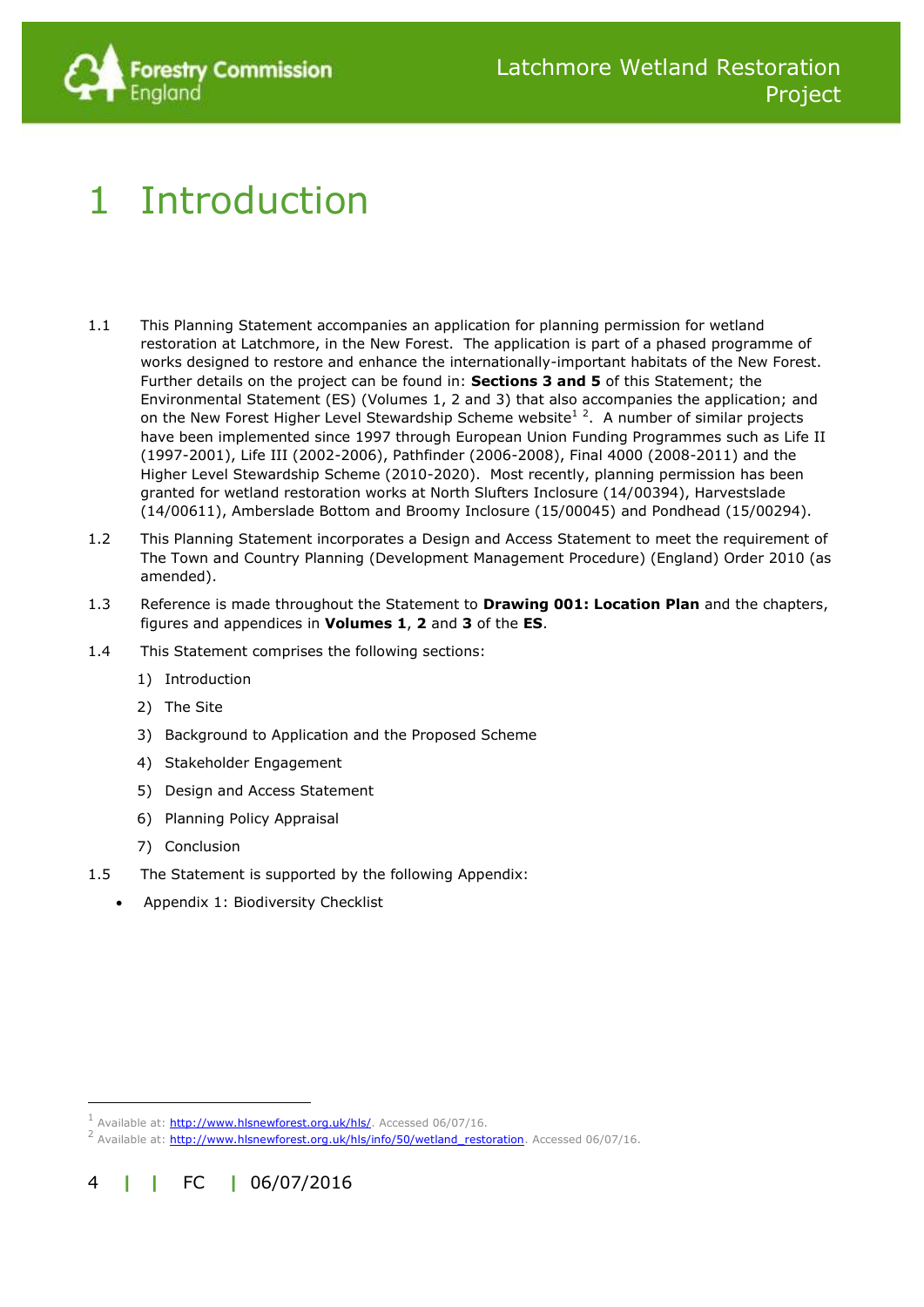

# <span id="page-4-0"></span>2 The Site

## Location

<span id="page-4-1"></span>2.1 Latchmore (central grid reference SU2121113830) is located within the New Forest National Park in Hampshire, adjacent to Frogham and Ogdens to the southwest and Fritham to the east, and approximately 6km east (to the centre of the site) of Fordingbridge. Abbots Well car park is located adjacent to the southwestern site boundary and Telegraph Hill car park is located just within the northern site boundary adjacent to the B3078 (see **Drawing 001 of this Statement**  and **Figure 3.1** in **ES Volume 2: Figures**).

# Site Description

- <span id="page-4-2"></span>2.2 The Latchmore Brook is a tributary of the River Avon. It arises in Picket Corner and Crow's Nest Bottom, draining west towards Ogdens (south of Frogham) where it becomes known as the Huckles Brook. The entire site lies within the New Forest Site of Special Scientific Interest (SSSI) (a UK nature conservation designation), as well as a Special Area of Conservation (SAC), Special Protection Area (SPA) and Ramsar Site (all European nature conservation designations).
- 2.3 The catchment area of Latchmore Brook (defined by the site boundary on **Drawing 001** and **Figure 3.1** in **ES Volume 2: Figures**) includes 27 Sites of Special Scientific Interest (SSSIs), one of which is also noted for its geological interest (Studley Wood SSSI Unit 58). Latchmore Brook extends through three forested Inclosures: Islands Thorns Inclosure (SSSI Unit 540), Amberwood Inclosure (which are `thrown open' Inclosures<sup>3</sup>) and Alderhill Inclosure (SSSI Unit 66); before entering the Open Forest. Drains within Sloden Inclosure (SSSI Units 541 and 61) also flow into Latchmore Brook.
- 2.4 The catchment also includes the mire catchments of Claypits Bottom (SSSI Unit 30), Thompson's Castle (SSSI Unit 43), Latchmore Mire (SSSI Unit 44), Watergreen Bottom (SSSI Unit 49), and Ogdens Mire (SSSI Unit 50), whilst Latchmore Shade (SSSI Unit 48) (along the watercourse itself) includes wet heath and lawn habitats including SSSI Unit 28. The catchment also includes fifteen SSSI Units (Units 29, 31, 45, 46, 47, 53, 54, 55, 59, 60, 253, 255, 258, 259 and 542) within which restoration works are not proposed. Latchmore Brook also flows in a straightened, widened and deepened drain channel for much of its length across Latchmore Shade, before leaving the western edge of the Open Forest at Ogdens.
- 2.5 The stream's catchment includes open habitats (particularly in the lower sections of the catchment) such as dry heath, wet heath, mire as well as grassland. Woodland is dominant across the centre of the catchment particularly in the Inclosures and towards its head, and includes coups of semi-natural broadleaved woodland, as well as planted conifers and broadleaves. The catchment is located in Flood Zones 1, 2 and 3.
- 2.6 Maps showing the entire catchment area of the Latchmore Brook and the SSSI units are provided in **Figures 3.1**, **4.14** and **4.15** in **ES Volume 2: Figures.**

 $3$  Thrown Open Inclosures are Inclosures from which grazing stock are not currently excluded, although the FC still reserve the right to exclude stock in order to meet management objectives when required.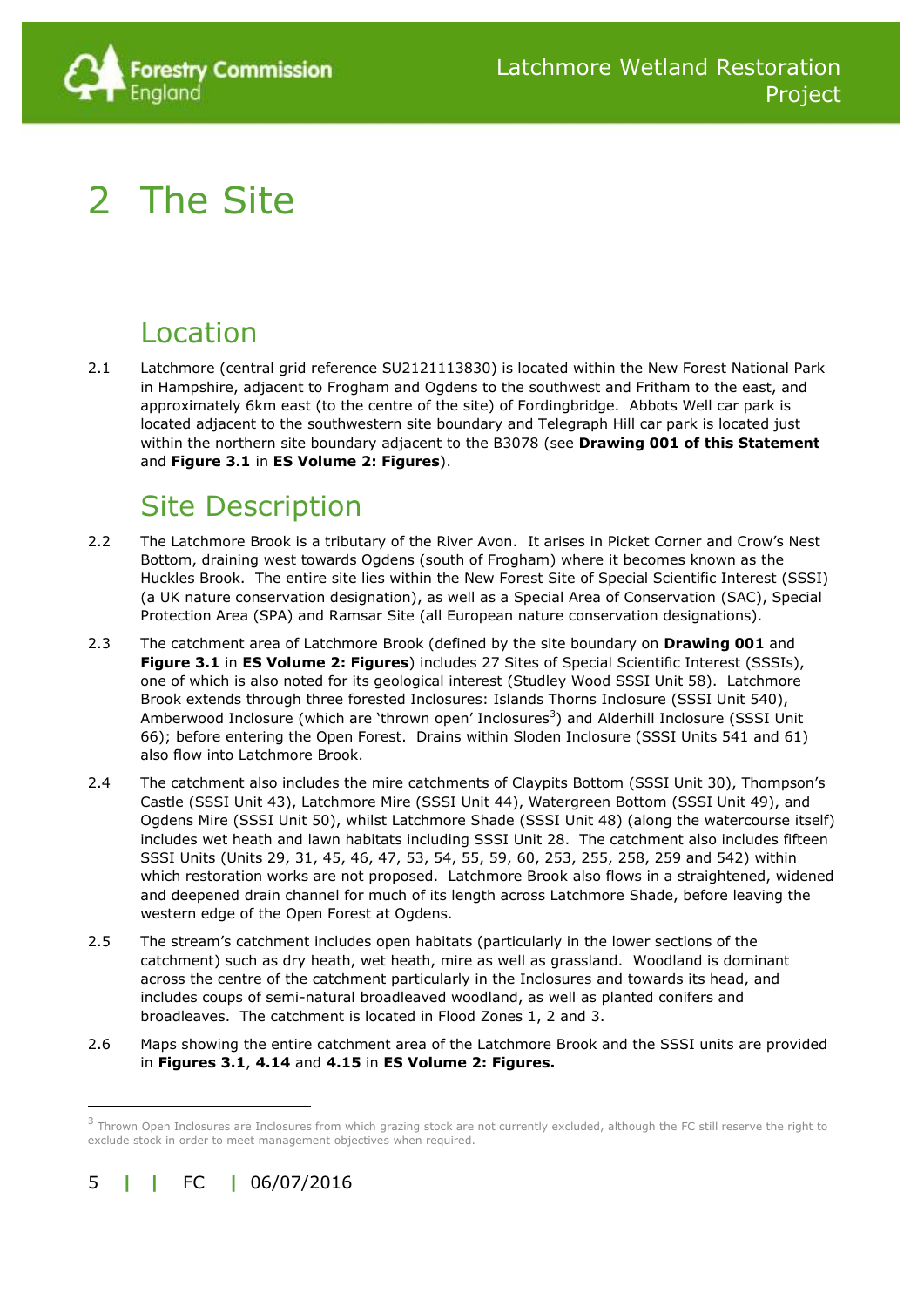

- 2.7 Restricted Byway 790 runs through the Latchmore catchment area from Telegraph Hill towards Fritham. Bridleways 711 and 706, and footpaths 709 and 710 located south of Ogdens, terminate just within the Latchmore catchment area. The off road cycle route, Hampton Ridge, also runs between Frogham and Fritham (see **Drawing 001**, and **Figures 11.1 and 11.2** included in **ES Volume 2: Figures**). The catchment area also includes many access structures which allow vehicles/ walkers/ stock to cross existing watercourses.
- 2.8 The main land uses are forestry and grazing, particularly in the lower sections of the site (mainly by ponies and cattle). The site is also well used for informal recreation such as walking, cycling and horse riding.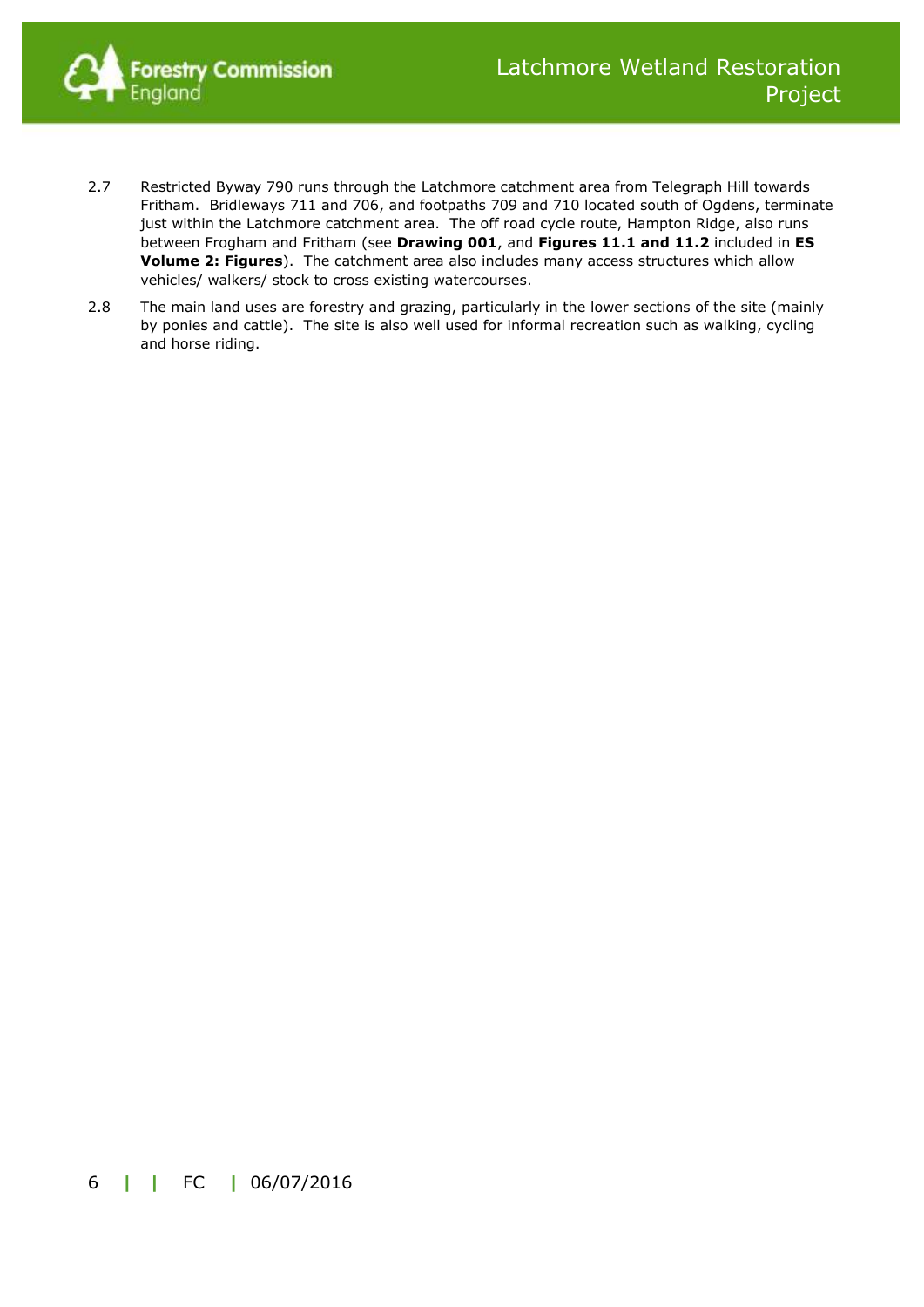# <span id="page-6-0"></span>3 Background to the Application and the Proposed Scheme

# Background to the Application

- <span id="page-6-1"></span>3.1 Latchmore Brook was artificially straightened, deepened and widened in the mid-19th century and early 20th century. Artificial drainage networks were also created to improve the ground conditions for forestry. These changes have resulted in greater stream-bed incision, reduced connectivity with the floodplain and altered groundwater levels. The creation of drainage ditches in the forested area of the middle and upper catchment also created a more rapid and responsive flow regime where flood peaks have increased with water entering the main channel more quickly. These higher peak flows and velocities have created a higher energy system with higher rates of erosion and increased rates of sediment transport.
- 3.2 These effects have had, and are continuing to have an adverse effect on the ecology of the catchment. The channel incision has led to lower channel water levels and more limited seasonal inundation of the grassland and woodland habitats on the surrounding floodplain. The bed erosion on the main channel has also created knickpoints and erosion has progressed along some of the natural and artificial drainage channels and tributaries. This has caused increased erosion within the mire systems, the wet heath and the grassland habitats which can be found in Islands Thorns, Thompson's Castle and Claypits Bottom.
- 3.3 The wetland restoration works are seeking to restore the Brook to a more natural, meandering state (with a reduced gradient), reduce erosion of the stream banks and bed, reduce the rate of flows entering the main channels and prevent the drying out of the surrounding ground, specifically the mires.
- 3.4 The Forestry Commission (FC) has a legal responsibility under the EU Habitats Directive/Wildlife and Countryside Act 1981 to restore and maintain Special Area of Conservation (SAC) and SSSI where the habitat has been assessed by Natural England as being in an 'unfavourable condition'. The restoration works are therefore being proposed to restore the certain SSSI units within the Latchmore catchment back into 'favourable condition'.
- 3.5 The condition of the SSSI land in England is assessed by Natural England. There are six reportable condition categories: favourable; unfavourable recovering; unfavourable no change; unfavourable declining; part destroyed and destroyed.
- 3.6 The Latchmore Wetland Restoration is required as SSSI Units 30, 44, 48, 49, 50, 58, 61, 66, 540 and 541 which lie within the Latchmore Brook catchment are currently classed by Natural England as being in 'unfavourable recovering condition'. **Figure 3.1** in **ES Volume 2: Figures** illustrates the location of the SSSI Units.
- 3.7 Units classed as 'recovering' are defined by Natural England as *'not yet being fully conserved but all the necessary management mechanisms are in place. At least one of the designated feature(s) mandatory attributes are not meeting their targets (as set out in the site specific Favourable Condition Table). Provided that the recovery work is sustained, the unit will reach*

#### 7 **| |** FC **|** 06/07/2016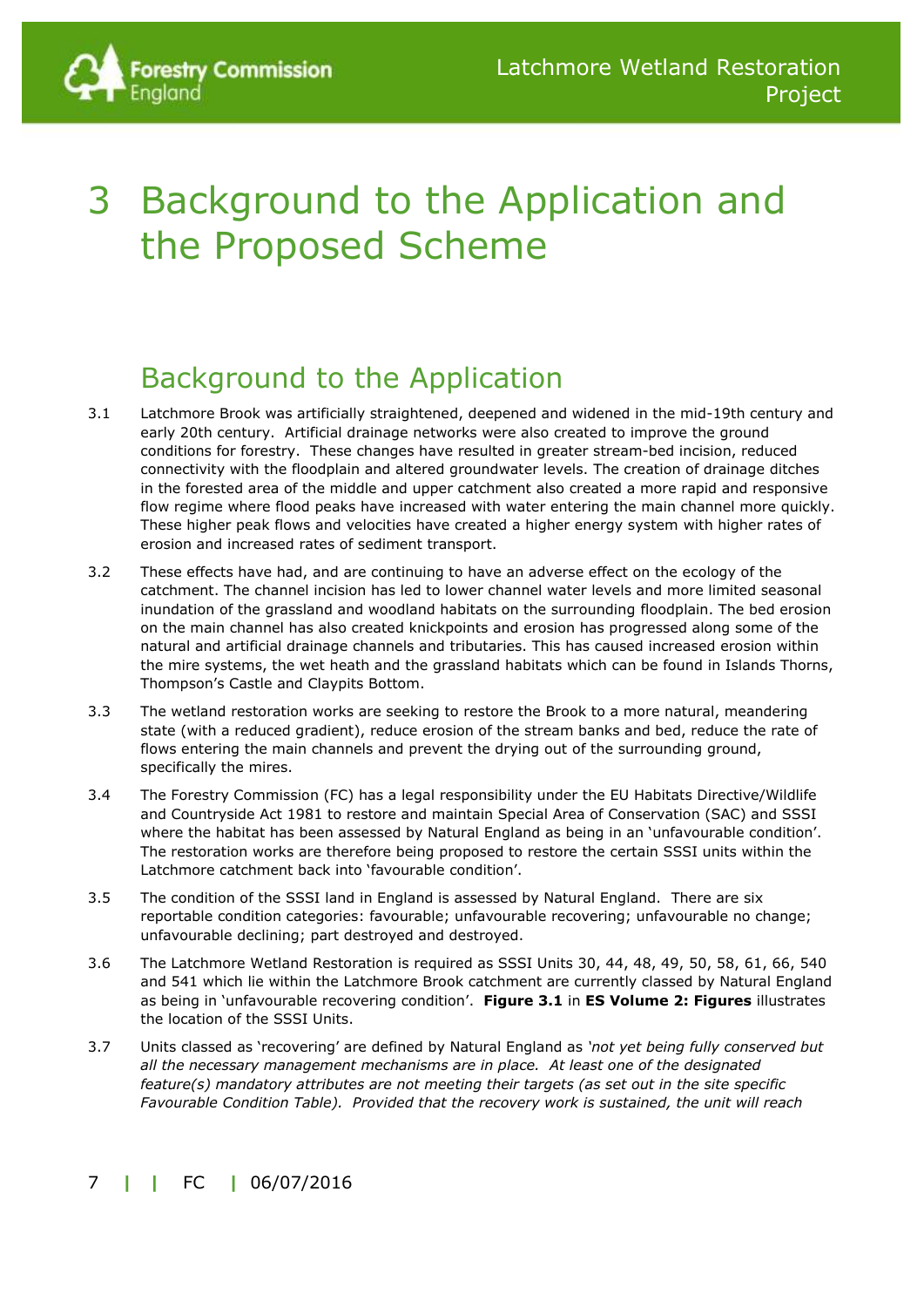

*favourable condition in time<sup>4</sup>.* It is also worth noting that Unit 43 is listed as 'risk of damage' if no restoration works are undertaken.

- 3.8 It is important to note that Natural England has identified the SSSI Units in the Latchmore Brook catchment as being 'recovering' due to the Latchmore Wetland Restoration project which is proposed by the FC. If the restoration is not implemented the SSSI Units will revert to being classed as `unfavourable no change'<sup>5</sup> or `unfavourable declining'.<sup>6</sup>
- 3.9 This scheme seeks to improve the condition of the SSSI units and the New Forest SAC and is in line with the New Forest Wetland Management Plan 2006-2016<sup>7</sup> which seeks to *"ensure the continued long term sustainability and integrated management of water-courses and wetland habitats"* which *"will prevent further decline of SAC habitats and bring them into favourable condition".*

#### **Figure 3.1: Erosion within the Latchmore catchment area**



4 See definition at:<https://designatedsites.naturalengland.org.uk/SSSIGlossary.aspx> (accessed 06.07.16).

<sup>5</sup> **Unfavourable no change** - The unit/feature is not being conserved and will not reach favourable condition unless there are changes to the site management or external pressures and this is reflected in the results of monitoring over time, with at least one of the mandatory attributes not meeting its target (as set out in the site specific FCT) with the results not moving towards the desired state. The longer the SSSI unit remains in this poor condition, the more difficult it will be, in general, to achieve recovery. At least one of the designated feature(s) mandatory attributes and targets (as set out in the site specific FCT) are not being met.

<sup>6</sup> **Unfavourable declining** – The unit/feature is not being conserved and will not reach favourable condition unless there are changes to site management or external pressures. The site condition is becoming progressively worse, and this is reflected in the results of monitoring over time, with at least one of the designated features mandatory attributes not meeting its target (as set out in the site specific FCT) with the results moving further away from the desired state. The longer the SSSI unit remains in this poor condition, the more difficult it will be, in general, to achieve recovery. See definition at:

<https://designatedsites.naturalengland.org.uk/SSSIGlossary.aspx> (accessed 7th March 2016).

7 New Forest Wetland Management Plan 2006 – 2016. Retrieved from

[http://www.hlsnewforest.org.uk/hls/downloads/download/8/new\\_forest\\_wetland\\_management\\_plan\\_2006-2016](http://www.hlsnewforest.org.uk/hls/downloads/download/8/new_forest_wetland_management_plan_2006-2016) on 7th March 2016

### 8 **| |** FC **|** 06/07/2016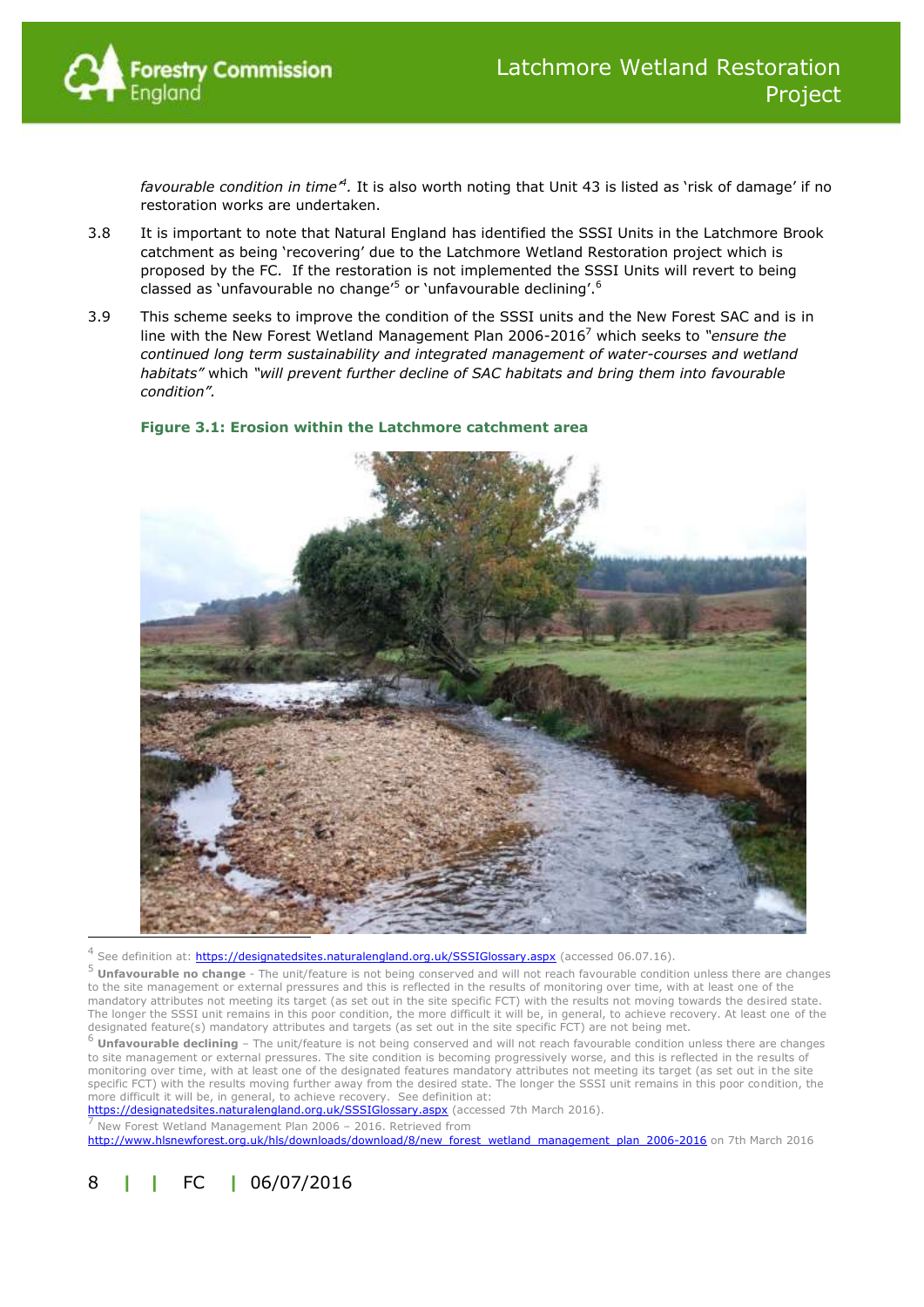

## The Proposed Scheme

- <span id="page-8-0"></span>3.10 Planning permission is sought for approximately 5km of restored meander, approximately 8km of bed level raising and approximately 4.6km of channel infill, which is illustrated on detailed restoration proposal maps in the ES on **Figures 4.4**, and **4.6 – 4.13** in **ES Volume 2: Figures.**
- 3.11 The project will include work activity in twelve SSSI Units (28, 30, 43, 44, 48, 49, 50, 58, 61<sup>8</sup>, 66, 540 and 541). **Table 3.1** outlines the proposed works that will be undertaken and why the work is needed:

| <b>Proposed works</b> |                                                                                | What will it involve?                                                                                                                                                                                                                                   | Why is it needed?                                                                                                                                  |  |
|-----------------------|--------------------------------------------------------------------------------|---------------------------------------------------------------------------------------------------------------------------------------------------------------------------------------------------------------------------------------------------------|----------------------------------------------------------------------------------------------------------------------------------------------------|--|
|                       |                                                                                |                                                                                                                                                                                                                                                         |                                                                                                                                                    |  |
| 1.                    | Tree felling, scrub and<br>vegetation clearance                                | Removal of required trees, scrub,<br>and vegetation.                                                                                                                                                                                                    | To provide access to undertake<br>$\bullet$<br>the works.                                                                                          |  |
|                       |                                                                                |                                                                                                                                                                                                                                                         | To enable ordnance clearance to<br>$\bullet$<br>be undertaken if required.                                                                         |  |
| 2.                    | <b>Meander Restoration</b>                                                     | Excavation and recreation of the<br>old brook meanders and diversion<br>of the Latchmore Brook from the<br>existing drainage channels into the                                                                                                          | To reduce flow rates and erosion<br>$\bullet$<br>in the Brook (by increasing the<br>length of the channel and<br>therefore reducing the gradient). |  |
|                       |                                                                                | restored meanders.                                                                                                                                                                                                                                      | To restore channel stability.<br>$\bullet$                                                                                                         |  |
|                       |                                                                                |                                                                                                                                                                                                                                                         | To improve connectivity with the<br>$\bullet$<br>floodplain.                                                                                       |  |
| з.                    | <b>Bed level raising of</b><br>main channel,<br>tributaries and side<br>drains | Bed level raising of the main<br>channel, tributaries and side drains<br>by:<br>Excavation and setting aside of<br>$\bullet$                                                                                                                            | To reduce flow rates and<br>$\bullet$<br>erosion.<br>To improve connectivity with the<br>$\bullet$<br>floodplain.                                  |  |
|                       |                                                                                | the gravel beds and vegetation<br>from the existing channels,<br>tributaries and side drains.                                                                                                                                                           |                                                                                                                                                    |  |
|                       |                                                                                | Installation of clay plugs to<br>$\bullet$<br>ensure that the new stream<br>bed is held in position and does<br>not get eroded, and the partial<br>infill between clay plugs using<br>hoggin <sup>9</sup> and heather bales to<br>raise the bed levels. |                                                                                                                                                    |  |
|                       |                                                                                | Replacement of the rescued<br>$\bullet$<br>gravel bed material and<br>vegetation and any<br>supplementary gravel that may<br>be needed.                                                                                                                 |                                                                                                                                                    |  |
| 4.                    | <b>Drain infill</b>                                                            | Complete infilling of certain<br>sections of the existing main<br>channel, tributaries or side drains<br>using either clay plugs, hoggin (a<br>mixture of sand, clay and gravel) or<br>heather bales.                                                   | To divert the water into the<br>$\bullet$<br>restored meanders.                                                                                    |  |

#### **Table 3.1: Proposed restoration works**

 $8$  Restoration works are not proposed to be undertaken in Unit 61 but access through the SSSI unit will be required to undertake the works in SSSI Unit 49.<br><sup>9</sup> A mixture of sand and gravel.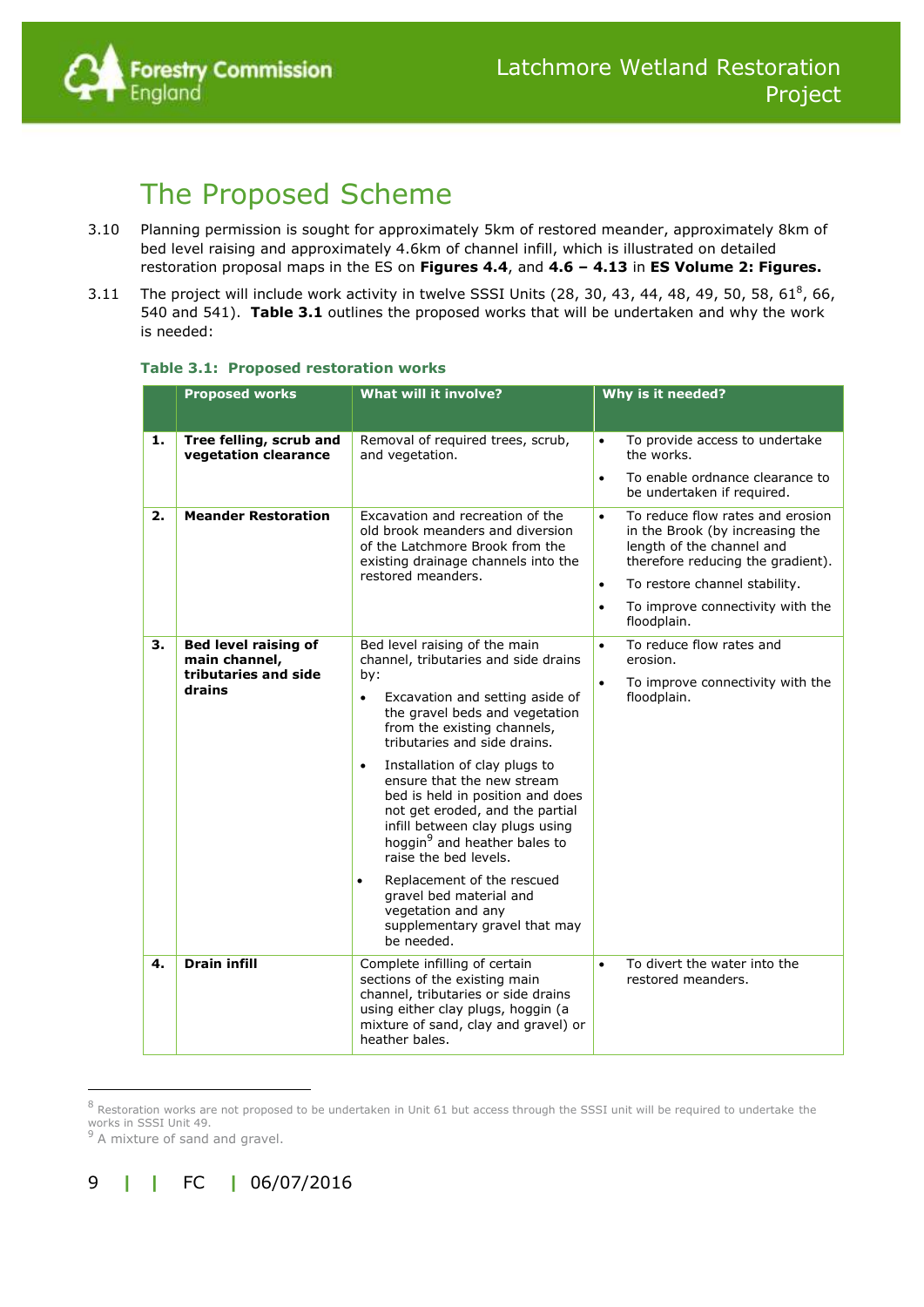

|    | <b>Proposed works</b>                                                                                                          | What will it involve?                                                                                                                                                                                                                          | Why is it needed?                                                                                                                                                     |
|----|--------------------------------------------------------------------------------------------------------------------------------|------------------------------------------------------------------------------------------------------------------------------------------------------------------------------------------------------------------------------------------------|-----------------------------------------------------------------------------------------------------------------------------------------------------------------------|
| 5. | <b>Repair of knickpoints</b><br>(key erosion points)<br>and drain infill                                                       | Installation of clay plugs and partial<br>infilling of the gaps between the<br>clay plugs with hoggin (a mixture<br>of sand, clay and gravel) and<br>heather bales.                                                                            | To prevent further headward<br>$\bullet$<br>erosion of the Brook and<br>supported habitats.<br>To restore and stabilise water<br>$\bullet$<br>levels.                 |
| 6. | <b>Removal of spoil</b><br><b>banks</b>                                                                                        | Removal of spoil banks on the sides<br>of the channels.                                                                                                                                                                                        | To enable the Brook to overtop<br>$\bullet$<br>its banks more frequently and<br>restore connectivity with the<br>floodplain.<br>To reduce flow rates and<br>$\bullet$ |
|    |                                                                                                                                |                                                                                                                                                                                                                                                | erosion.<br>To allow flood recession more<br>$\bullet$<br>naturally.                                                                                                  |
| 7. | <b>Debris dams</b><br>installation -<br>placement of large<br>wood (but only in<br><b>SSSI Unit 66 Alderhill</b><br>Inclosure) | Placement of large wood (such as<br>old tree stumps and roots) across<br>the channel.                                                                                                                                                          | To reduce flow rates.<br>$\bullet$<br>To reduce erosion.<br>$\bullet$<br>To increase in-stream channel<br>$\bullet$<br>diversity.                                     |
| 8. | Replacement,<br>maintenance or<br>relocation of access<br>structures (fords,<br>culverts and bridges) -                        | Construction or replacement of a<br>total of 15 crossings (either vehicle<br>or pedestrian fords/stock crossings)<br>on the line of the restored channel,<br>pipes will also be installed at three<br>culvert crossings to spread the<br>flow. | To maintain or restore access.<br>$\bullet$<br>To reduce the focus of energy in<br>$\bullet$<br>the watercourse (via use of<br>culverts).                             |

3.12 Further detailed information outlining the activity and method statement for all of the works outlined in **Table 3.1** above are presented in **Chapter 4: Project Description and Design** of **ES Volume 1: Written Statement**.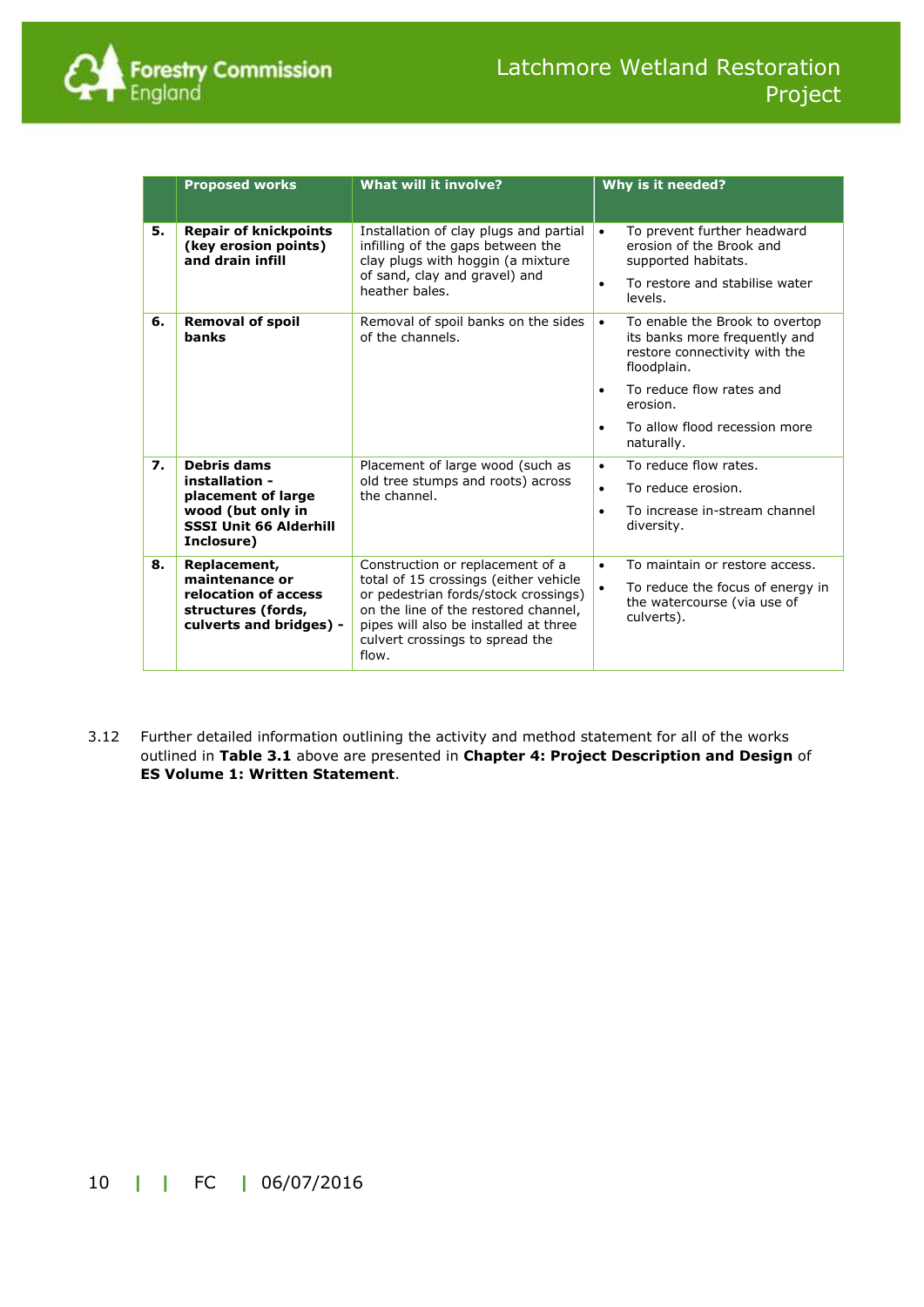

# <span id="page-10-0"></span>4 Stakeholder Engagement

# Pre-Application Consultation

- <span id="page-10-1"></span>4.1 The FC has undertaken extensive pre-application consultation to date with regard to the proposed scheme. It has in place a Protocol for Consultation and Approval of SSSI Restoration Works on the Open Forest during the New Forest HLS (Higher Level Stewardship) Scheme which applies to Latchmore, as the proposed scheme involves work within the Open Forest and 'thrown open' inclosures.
- 4.2 The protocol identified 14 stages which are:
	- *1) "Natural England identifies SSSI units that need restoring as part of HLS, identifying the key issues that need to be addressed in order for a unit to be reassessed as recovering.*
	- *2) Forestry Commission works with HLS agreement holder and Natural England to prioritise SSSI restoration sites until February 2020.*
	- *3) Forestry Commission undertakes fieldwork and research to prepare a restoration proposal for consultation.*
	- *4) Restoration proposal circulated to consultees 2 weeks before a site visit.*
	- *5) Consultation site visit with representatives of the Forestry Commission, Verderers, Commoners Defence Association, Natural England, New Forest National Park Authority, Access Forum and New Forest Association.*
	- *6) Forestry Commission writes up and circulates the record of discussions and decisions from the site visit to all invited consultees (regardless of whether they attended), with an accompanying revised restoration proposal for consideration and approval.*
	- *7) Consultees to respond to Forestry Commission with any comments or conditions within 4 weeks.*
	- *8) Review of feedback from consultees.*
	- *9) Circulate final proposal to all consultees.*
	- *10) Forestry Commission to prepare a full restoration plan, including site specific constraints and sensitivities (e.g. archaeology, rare species, community, access) and planned mitigation strategies.*
	- *11) Forestry Commission to obtain licences and consents as required.*
	- *12) Forestry Commission to review level of community engagement required and implement (e.g. signage, parish councils, local newsletters, information events).*
	- *13) Forestry Commission to oversee delivery of restoration work on the ground.*
	- *14) Forestry Commission to monitor works and undertake [repairs] (minor works) as required."*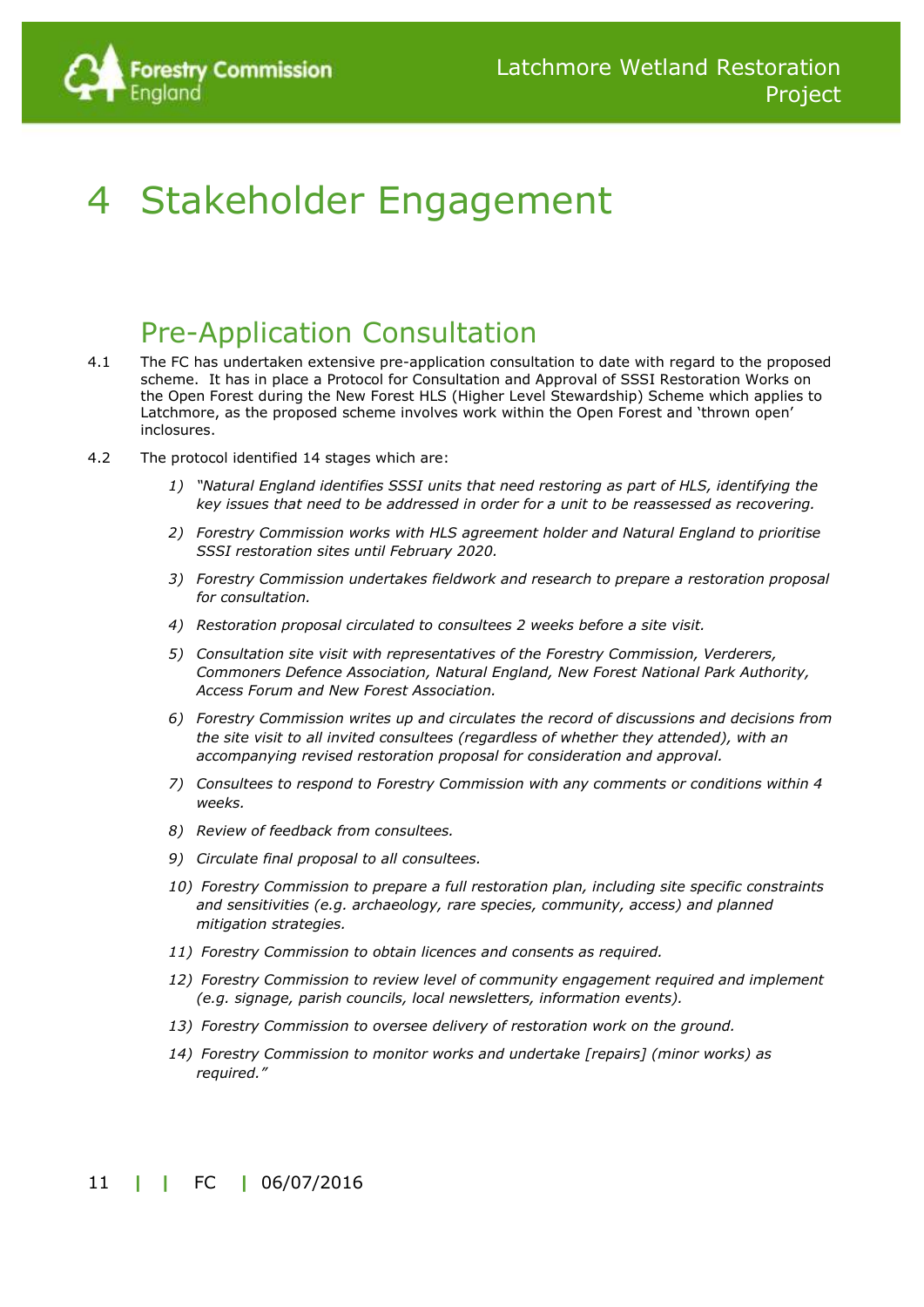

- 4.3 Draft restoration proposals were circulated to Natural England, New Forest National Park Authority (NPA), Commoners Defence Association, New Forest Association, New Forest Access Forum, Verderers and Agisters following site visits in 2009-2015 by the aforementioned parties. The draft restoration proposal provided a description of why the site is in an unfavourable condition; what work is necessary to meet the Natural England criteria for a favourable condition; an annotated map of the site was provided listing the key points for discussion and a written summary of what was proposed.
- 4.4 Other key consultations included:
	- November 2011 –Guided walk along the proposed restoration route with the New Forest NPA, Commoners Defence Association, Verderers and approximately 100 members of the public.
	- May 2012 Meeting Hyde Parish Council, Ellingham, Harbridge and Ibsley Parish Council and Hampshire County Council (Highways Department) to discuss proposed access routes.
	- June 2012 Meeting with Natural England, Environment Agency, New Forest NPA, Friends of Latchmore and Prof. David Sear (University of Southampton) to discuss the proposed restoration.

### New Forest NPA

- 4.5 A meeting was held with the NPA's Executive Director of Strategy Steve Avery at the outset of the EIA process on Monday 27<sup>th</sup> January 2014 to discuss the scope of the project and the proposed methodologies that would be used to undertake the EIA. Further meetings and discussions took place with the NFNPA as the project progressed. In summary, the following key points were discussed with the NPA in relation to the proposed scheme:
	- Confirmed that further EIA screening was not required as the FC has volunteered to undertake an EIA.
	- Confirmed the key planning issues relevant to the application.
	- Confirmed what should be included within application's red line boundary.
	- Confirmed the documents required for submission.
	- Confirmed the scope of the Tree Survey is acceptable.
	- Confirmed that there is no issue with a five year construction period, with construction starting and stopping every year.
	- Requested inclusion of details of construction as part of the application.
	- Confirmed the nature of the public consultation events that would be undertaken as part of the EIA.
	- Confirmed the Conservation of Habitats and Species Regulations 2010 do not apply to the proposed scheme as it is necessary to the management of the New Forest SAC, in line with Regulation 21 of the Regulations, which states:

*"Where it appears to the appropriate nature conservation body that an application for consent under regulation 20(2) (a) relates to an operation which is or forms part of a plan or project which –*

*…(b) is not directly connected with or necessary to the management of that site, they must make an appropriate assessment of the implications for that site in view of that site's conservation objectives"*.

#### 12 **| |** FC **|** 06/07/2016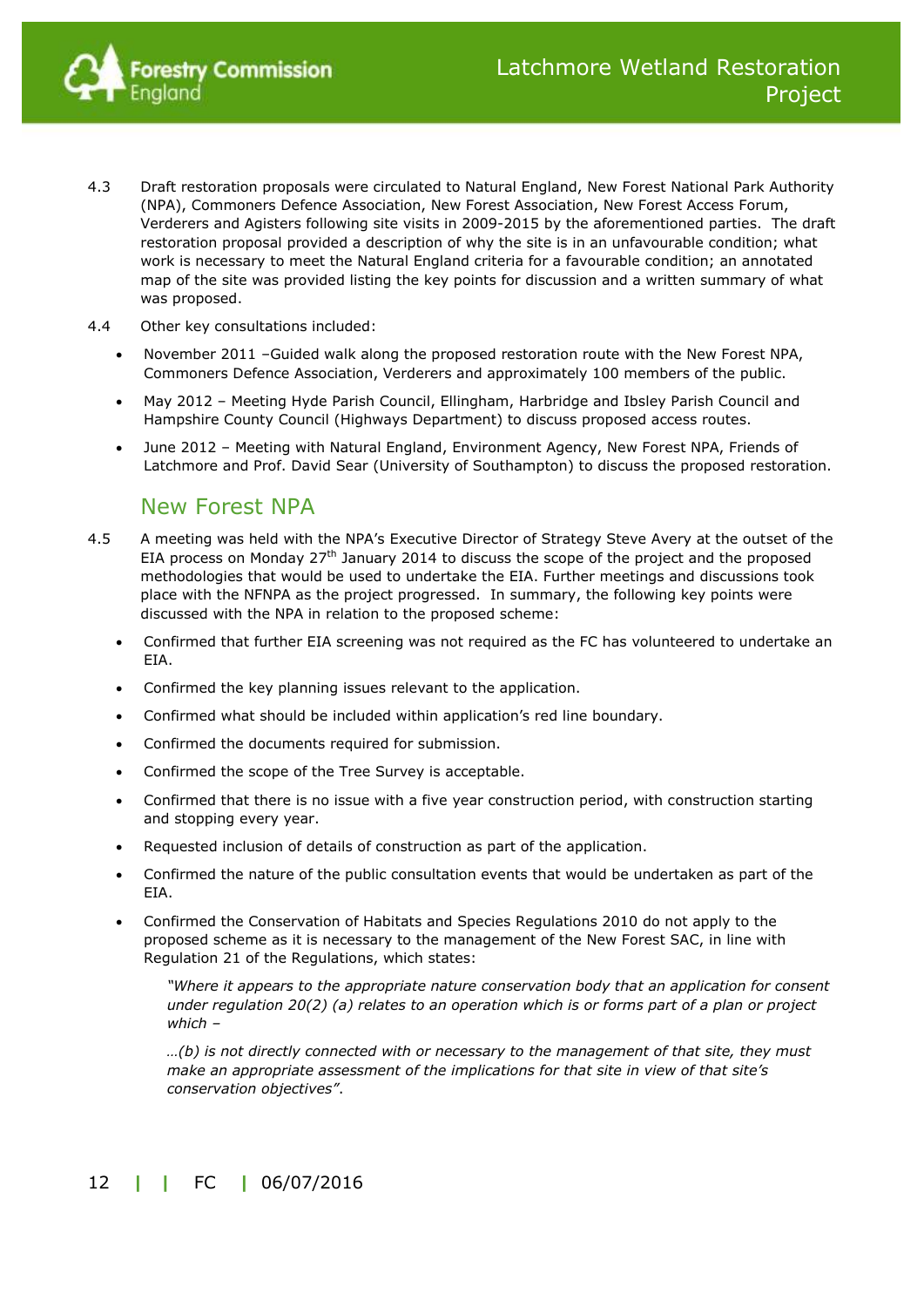

## EIA Consultations with Statutory and Non-Statutory Consultees

- 4.6 Consultees and the approach to consultation were outlined in the Latchmore Restoration Planning Application: Consultation and Communication Strategy<sup>10</sup> from the outset of the Environmental Impact Assessment (EIA) process. The document outlined how LUC planned to engage with stakeholders during the preparation of the planning application and as part of the EIA process.
- 4.7 Meetings and other consultations were carried out with a number of statutory and non-statutory consultees during the EIA process, particularly with Natural England and the Environment Agency. The purpose of these consultations was threefold:
	- to provide progress updates on the assessments being undertaken;
	- to enable any potential issues or concerns raised to be discussed at an early stage;
	- to ensure that the assessment process was transparent.
- 4.8 Details of these consultations are provided in the relevant topic chapters of the ES (see **Chapters 6 – 11** in **ES Volume 1: Written Statement**).
- 4.9 Other key consultations included:
	- February 2014 Meeting with and presentation to the Friends of Latchmore outlining the proposed restoration works and scope of the EIA, and opportunity to discuss queries on work undertaken to date and proposed work.
	- February 2014 Meeting with and presentation to Hyde Parish Council outlining the proposed restoration works and scope of the EIA, and an opportunity to answer questions.
	- December 2014 Meeting with Friends of Latchmore, LUC and JBA and Cascade Consulting to discuss JBA report.

#### Public Engagement

- 4.10 The public engagement undertaken comprised two key stages as described below.
- 4.11 An initial public exhibition was held close to the location of the proposed restoration project:
	- $\bullet$  Tuesday 29<sup>th</sup> April 2014, 4pm 8.30pm, Godshill Village Hall.
- 4.12 The exhibition provided an opportunity for local people to discuss the EIA and the key issues it would cover with members of the EIA team and FC. Exhibition attendees were encouraged to complete a feedback form, which was available at the exhibition and online. A summary of the feedback along with comments from the EIA team regarding how comments had been/would be addressed was circulated to all exhibition attendees and posted on the project website<sup>11</sup>.
- 4.13 Following finalisation of the design/restoration measures and completion of the baseline surveys/assessment, a further exhibition was held close to the location of the proposed restoration works:
	- Tuesday 6<sup>th</sup> October 2015, 4pm- 8.30pm, Hyde Church Community Centre.

<sup>10</sup> Available at:

[http://www.hlsnewforest.org.uk/downloads/download/31/latchmore\\_wetland\\_restoration\\_planning\\_application\\_consultation\\_strategy](http://www.hlsnewforest.org.uk/downloads/download/31/latchmore_wetland_restoration_planning_application_consultation_strategy) Accessed 06.07.16

 $11$  Available at:<http://www.hlsnewforest.org.uk/info/100/latchmore> Accessed 06.07.16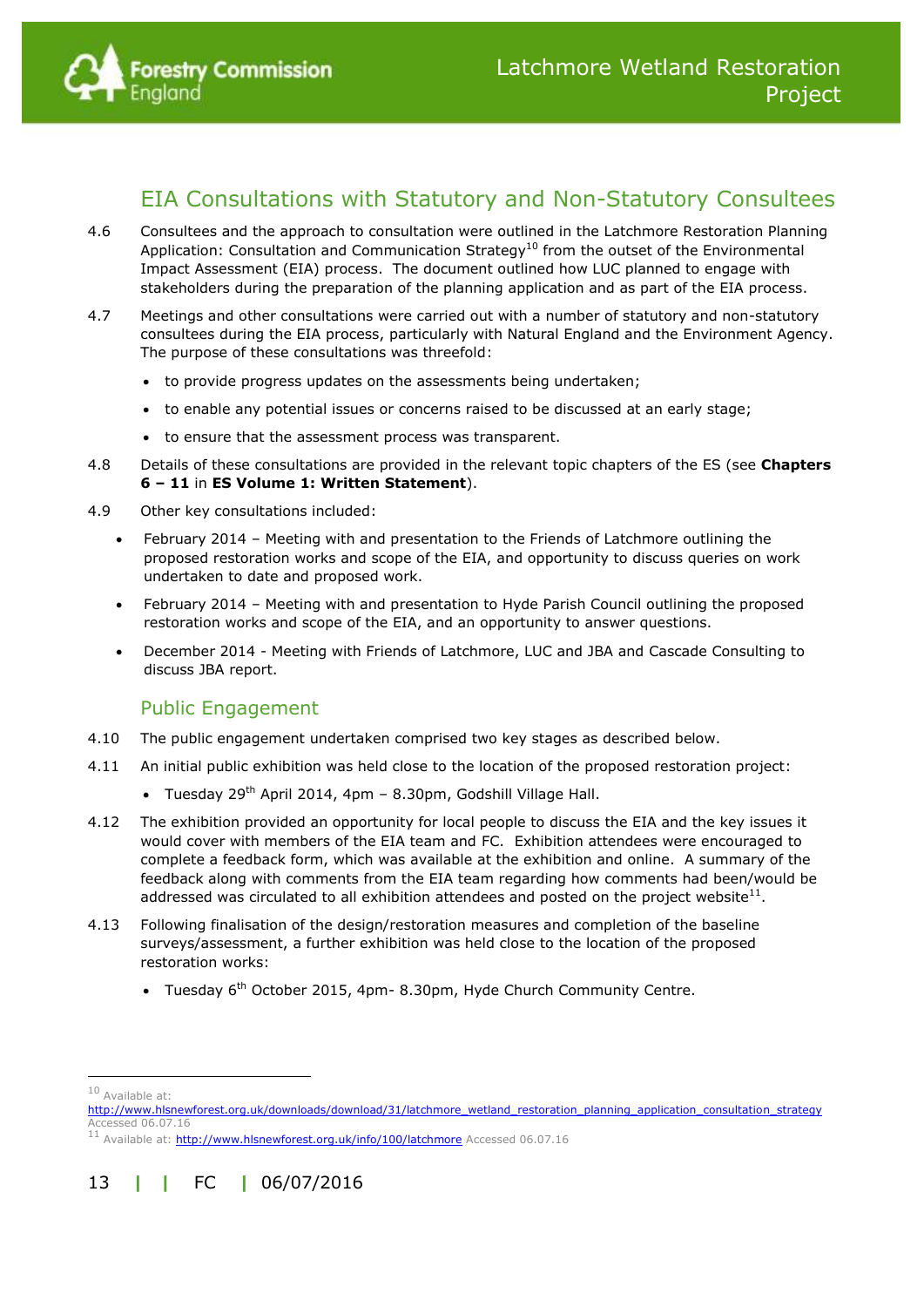

- 4.14 The exhibition updated members of the public on the nature of the proposed works and provided a summary of the key findings of the EIA. Exhibition attendees were encouraged to ask questions about the scheme and to complete a feedback form, which was available at the exhibition and online. Again specialist FC staff members as well as representatives of the EIA project team were on hand to answer questions.
- 4.15 A summary of feedback along with comments from the EIA team regarding how comments had been addressed was circulated to all exhibition attendees and posted on the project website<sup>12</sup>.
- 4.16 In addition to the above, the following public engagement was undertaken:
	- 1. Wider advertisement for each public exhibition, including press releases, newspaper adverts, posters and emails.
	- 2. A website maintained for the project with regular updates provided and key documents uploaded: [http://www.hlsnewforest.org.uk/info/100/latchmore.](http://www.hlsnewforest.org.uk/info/100/latchmore)
	- 3. Dedicated email address for stakeholders to write to: [enquiries.latchmore@forestry.gsi.gov.uk.](mailto:enquiries.latchmore@forestry.gsi.gov.uk)
	- 4. Replies to direct queries from local residents and key stakeholders provided in letter and email format, or on the project website and by telephone as required.

<sup>&</sup>lt;sup>12</sup> Available at:<http://www.hlsnewforest.org.uk/info/100/latchmore> Accessed 06.07.16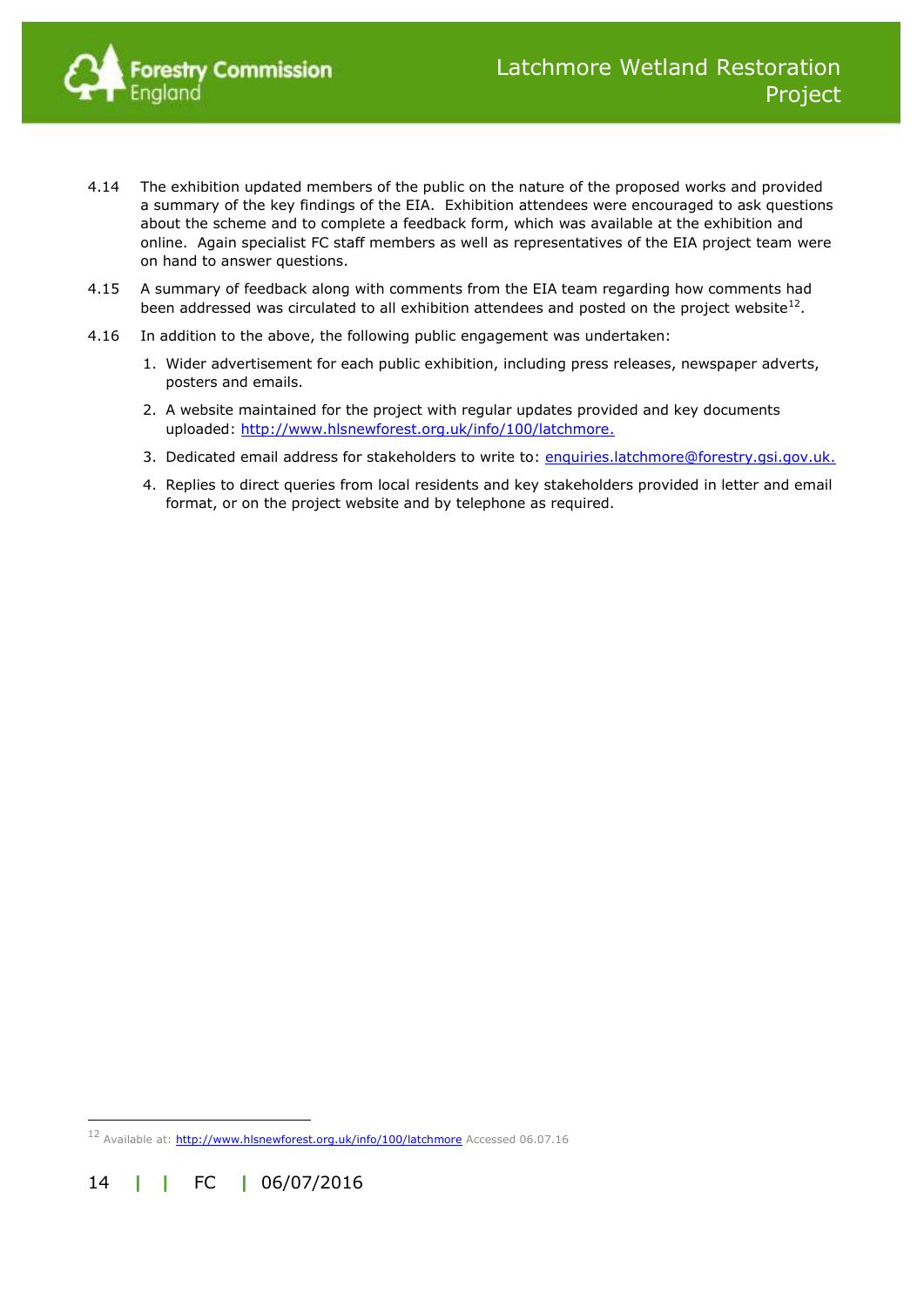

# <span id="page-14-0"></span>5 Design and Access Statement

# Physical Context

<span id="page-14-2"></span><span id="page-14-1"></span>5.1 A description of the site is set out in **Section 2** of this Statement. Detail of the habitats within the site can be found in **Chapter 7: Ecology** in **ES Volume 1: Written Statement**.

## Use

<span id="page-14-3"></span>5.2 The site will continue to function as Forested Inclosure (including 'thrown open' Inclosures) and Open Forest, accessible to the public for recreation and commoners' stock.

## Amount

- 5.3 The project will consist of approximately 5km of restored meander, 8km of bed level raising and 4.6km of channel infill, which is illustrated on detailed restoration proposal maps in the ES on **Figures 4.6 – 4.13** in **ES Volume 2: Figures.**
- 5.4 The project will also involve the construction and/or the replacement of access structures in SSSI Units 58, 66, 540 and 541 (illustrated on **Figures 4.6 – 4.13** in **ES Volume 2: Figures**). This will involve the replacement of:
	- Two vehicle fords (SU 21444 13963, SU 21726 14376).
	- Nine culverts (two collapsed) (SU 1984712942, SU 2141414601, SU 21260 14617, SU 21641 14466, SU 21708 14660, SU 20928 12870, SU 20855 12920, SU 20699 13006, SU 20716 12892).
	- One collapsed vehicle bridge (SU 21398 14866).
	- One collapsed pedestrian bridge (SU 22602 15796).
	- One footbridge (SU 22460 15732).
	- One vehicle bridge (SU 22111 15494).
- 5.5 These structures will be replaced with:
	- 12 pedestrian fords/ stock crossings.
	- Three vehicle fords.
- 5.6 Pipes will also be installed at three culvert crossings to spread the flow (SU 20716 12758, SU 20650 13136, SU 21016 13239).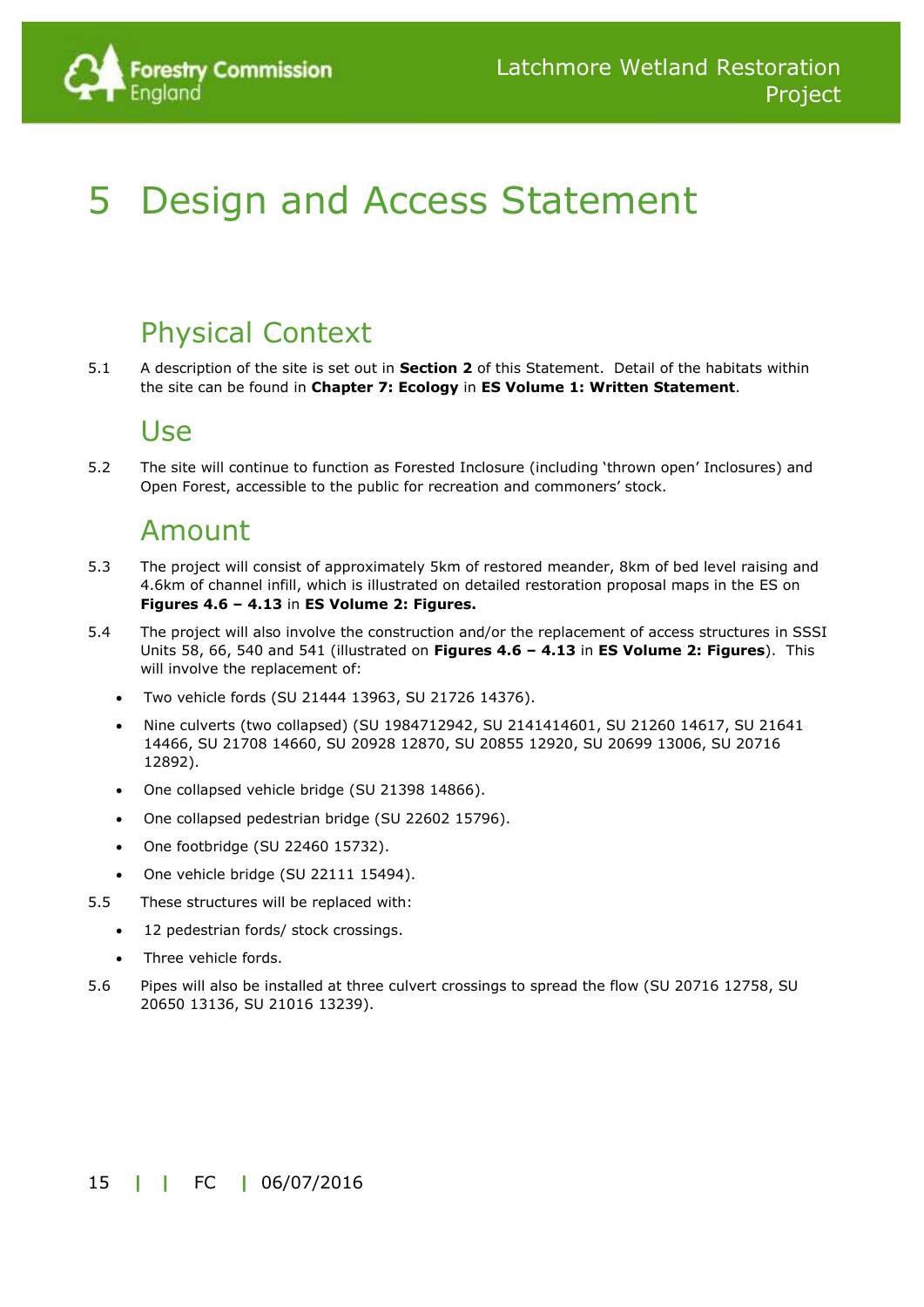

5.7 The project will also involve the removal or felling of trees, scrub and vegetation to facilitate access to the work areas. It is estimated that 106 trees will be required to be felled within the Islands Thorns Inclosure (for which there is an existing felling licence under the Forest Design Plan<sup>13</sup>) and 54 trees (in 37 locations) on the Open Forest (outwith the existing licence area). These are a mixture of holly, birch, scots pine, oak, willow, beech and thorn. Scrub clearance will also be required along the proposed access routes to allow access for works vehicles and to enable these routes to be checked and cleared for unexploded ordnance prior to works commencing. Further information on the proposed access routes is provided in **Chapter 4: Project Description and Design** of **ES Volume 1: Written Statement**.

## Layout

- <span id="page-15-0"></span>5.8 The layout of the project is illustrated on **Figures 4.4**, and **4.6 – 4.13** in **ES Volume 2: Figures.**  Natural meanders will be restored bringing water flow back to its original course. Where the original meander route is not evident, the existing channel will have its dimensions reduced (by bed level raising and narrowing) to correspond and link into the original meander stretches.
- <span id="page-15-1"></span>5.9 Further detail of the restoration works can be found in **Chapter 4: Project Description and Design** of **ES Volume 1: Written Statement**.

## Scale

- 5.10 Within the Latchmore catchment, 5km of old Brook meanders will be restored, 8km of main channel, tributaries and side drains will have their bed level raised, and 4.6km of main channel, tributaries and side drains will be infilled. The width of the restored channels will range from 50- 500cm. The depth of the restored channels will range from between 10-70cm. The bed level raising and partial infilling will in some locations include channel narrowing of between 50-300cm. **Figures 4.1 – 4.3** in **ES Volume 2: Figures** illustrate typical cross-sections of the proposed restoration works.
- 5.11 The pedestrian fords/stock crossings that will be put in place will be approximately 2-3m in width, while vehicle fords will be approximately 4-5m in width.



#### **Figure 5.1: Example of a Restored Channel**

<sup>13</sup> New Forest Inclosures, New Forest District, Inclosure Forest Design Plans, Phase C.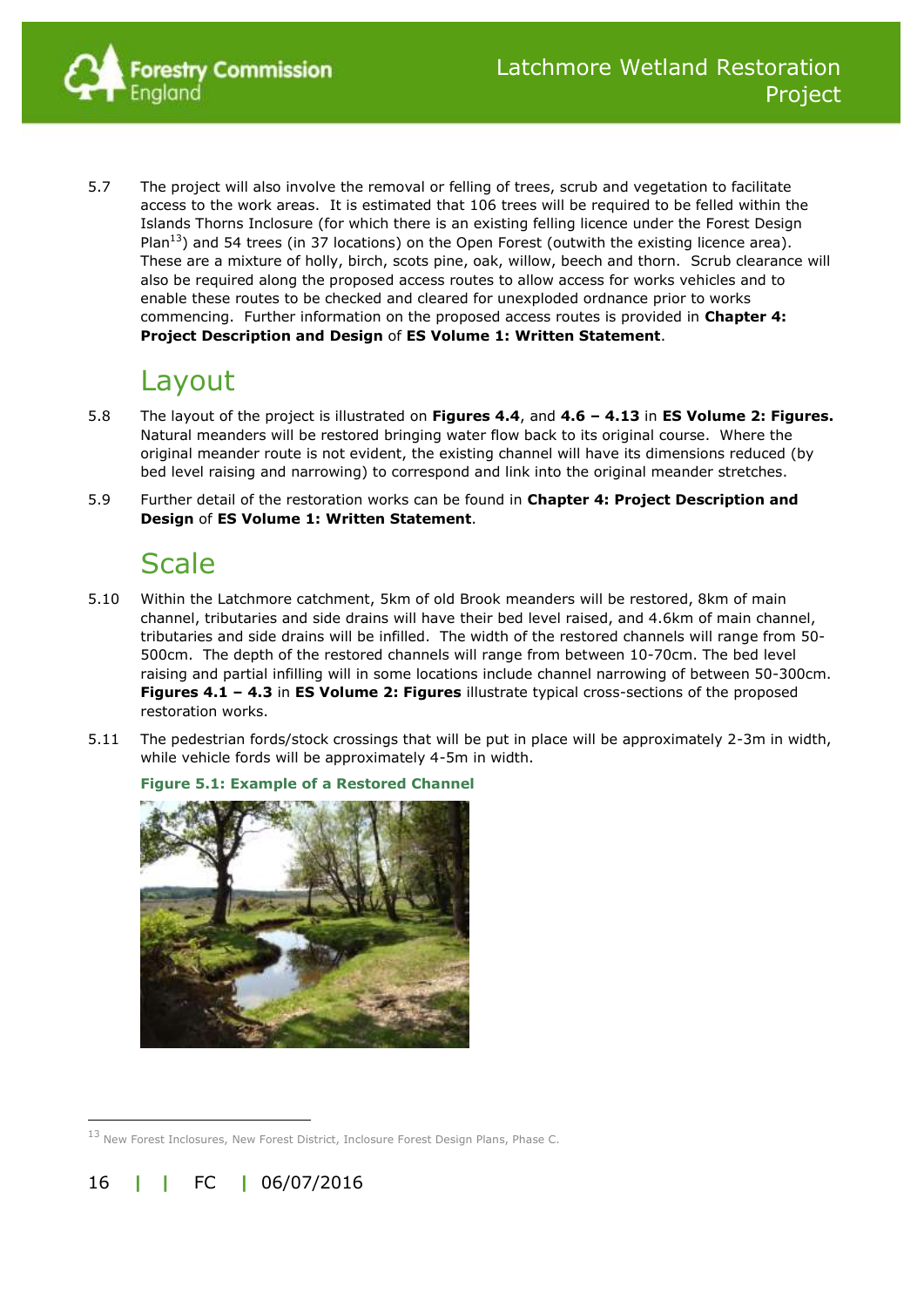

#### **Figure 5.2: Example of an existing culvert**



5.12

**Figure 5.3: Collapsed pedestrian bridge (SU 22602 15796)**



### 17 **| |** FC **|** 06/07/2016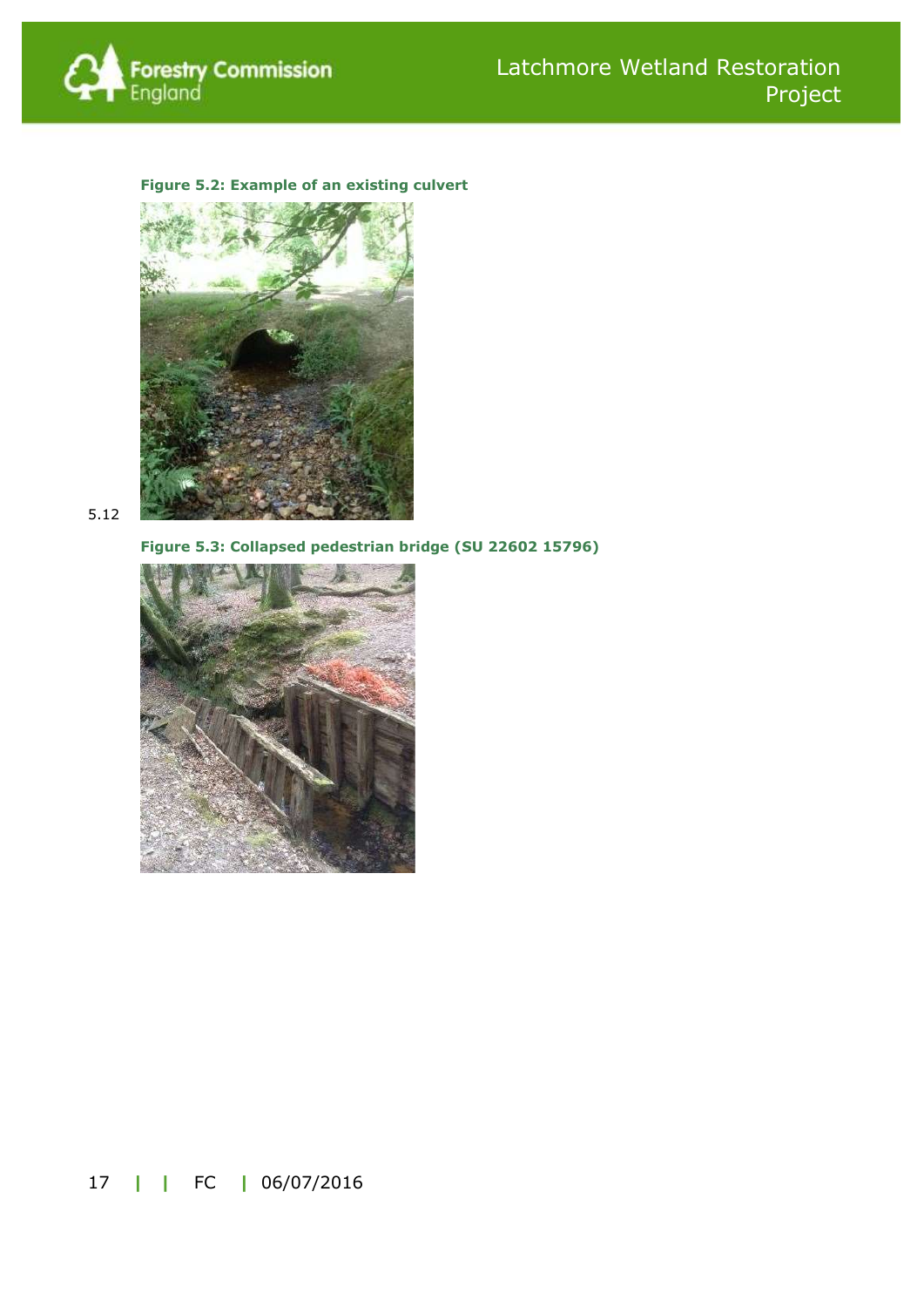

#### **Figure 5.4: Existing vehicle ford (SU 22602 15796)**



## Appearance

<span id="page-17-0"></span>5.13 As with previous restoration schemes, hoggin, gravel and clay will be imported for the purposes of raising the bed level of the watercourse, diverting the watercourse into remnant meanders and infilling the redundant channels. Heather bales will also be required. Filled redundant channels will be top-dressed with the vegetation removed to make way for the restored meanders.

**Figures 5.5 & 5.6: Typical Heather Bales and Hoggin** 

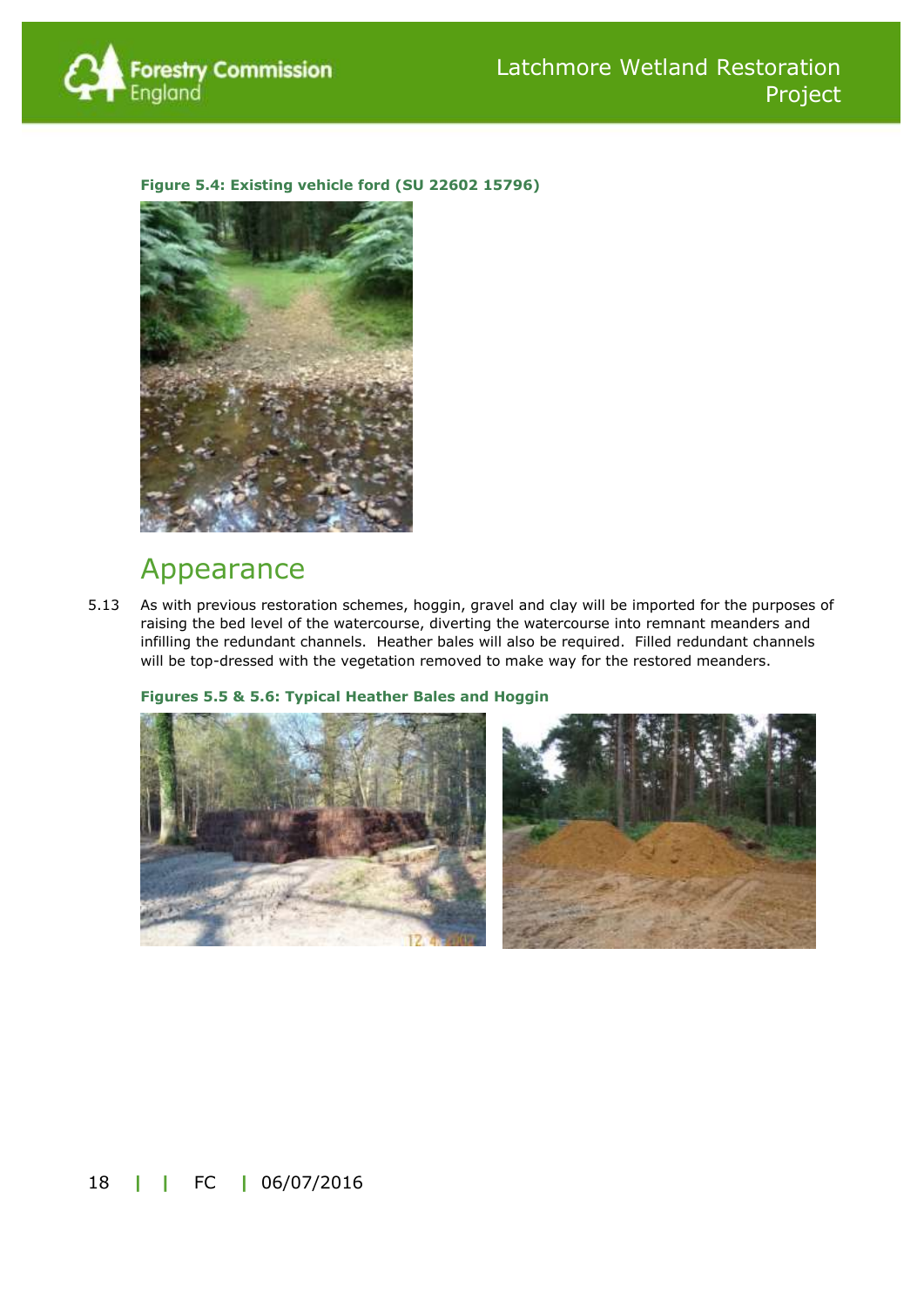

**Figure 5.7: Typical Gravel** 



## Landscape

<span id="page-18-0"></span>5.14 The proposed scheme will involve clearing out remnant meanders and creating new meanders, which will require the removal and temporary storage of vegetation. The stored vegetation will be used to top-dress the redundant drains once filled in. Spoil banks along the channels will be removed and where possible, material from the banks will be used to infill the redundant channels and side drains. No other soft landscaping or planting is proposed as part of the scheme.

## Access

<span id="page-18-1"></span>5.15 Access to the site will be via four routes and their respective access points as shown on **Figure 4.16** in **ES Volume 2: Figures.** The four routes and respective access points will be used by material delivery vehicles (HGVs and Tractor/Trailer), low loaders and smaller vehicles used by restoration works contractors. Information relating to access and traffic and transportation is presented in **Chapter 4: Project Description and Design** and **Chapter 9: Traffic and Transportation** of **ES Volume 1: Written Statement**, and **Appendix 4.2** in **ES Volume 3: Appendices**.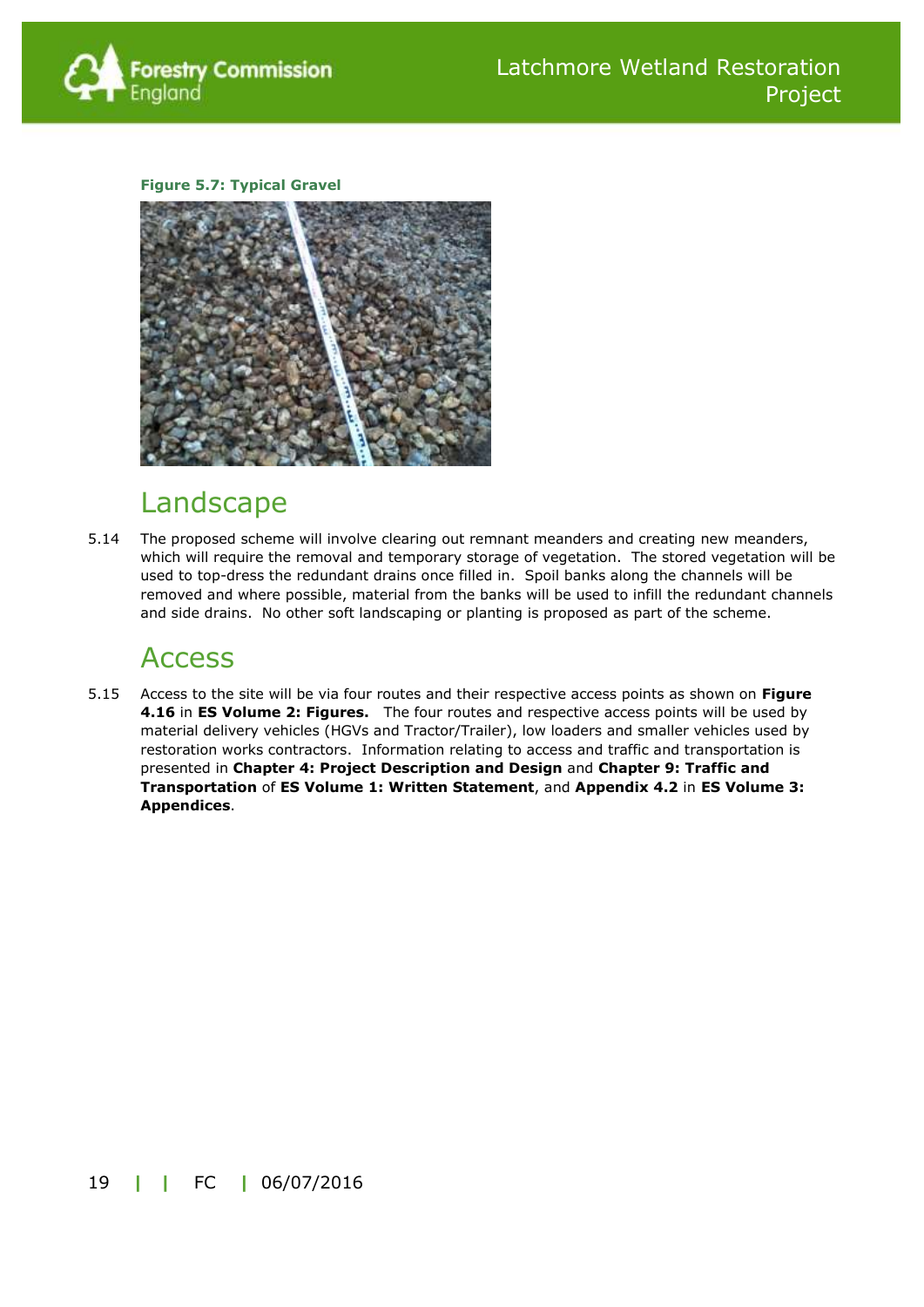# <span id="page-19-0"></span>6 Planning Policy Appraisal

## **Introduction**

<span id="page-19-2"></span><span id="page-19-1"></span>6.1 This section sets out the national and local planning policy context and other material considerations that are relevant to the proposed scheme. It then explains how the restoration proposals are consistent with policy requirements.

## Statutory Development Plan Policy

- 6.2 Section 38(6) of the Planning & Compulsory Purchase Act 2004 states that:
- 6.3 *"If regard is to be had to the development plan for the purpose of any determination to be made under the Planning Acts the determination must be made in accordance with the plan unless material considerations indicate otherwise"*.
- 6.4 The statutory development plan that covers the New Forest comprises the New Forest National Park Authority's Core Strategy and Development Management Development Plan Document (DPD) (2010).

### New Forest National Park Authority's Core Strategy and Development Management DPD

- 6.5 The New Forest NPA's Core Strategy and Development Management DPD (the 'Core Strategy and DM DPD') was adopted in December 2010 and sets out the vision and planning framework (which includes strategic and detailed development management policies) for the National Park for the period up to 2026.
- 6.6 Core Strategy and DM DPD policies of relevance to the proposed scheme are:
	- **Policy CP1: Nature Conservation Sites of International Importance** states developments which may affect the integrity of internationally importance sites for nature conservation (either individually or cumulatively) will not be permitted unless:
		- there is no alternative solution; and
		- there are imperative reasons of overriding public interest for the development.
	- **Policy CP2: The Natural Environment** seeks to protect, maintain and enhance nationally, regionally and locally important sites and features of the natural environment, including habitats and species of biodiversity importance, geological features and the water environment.

Development that will harm the notified feature of a SSSI will normally be refused.

In addition, opportunities to enhance ecological or geological assets should maximised, particularly in line with the Biodiversity Action Plan priorities.

**Policy CP4: Climate Change** requires the consequences of climate change upon flooding to be considered, to improve resilience to flooding events and incorporate sustainable design in the management of water.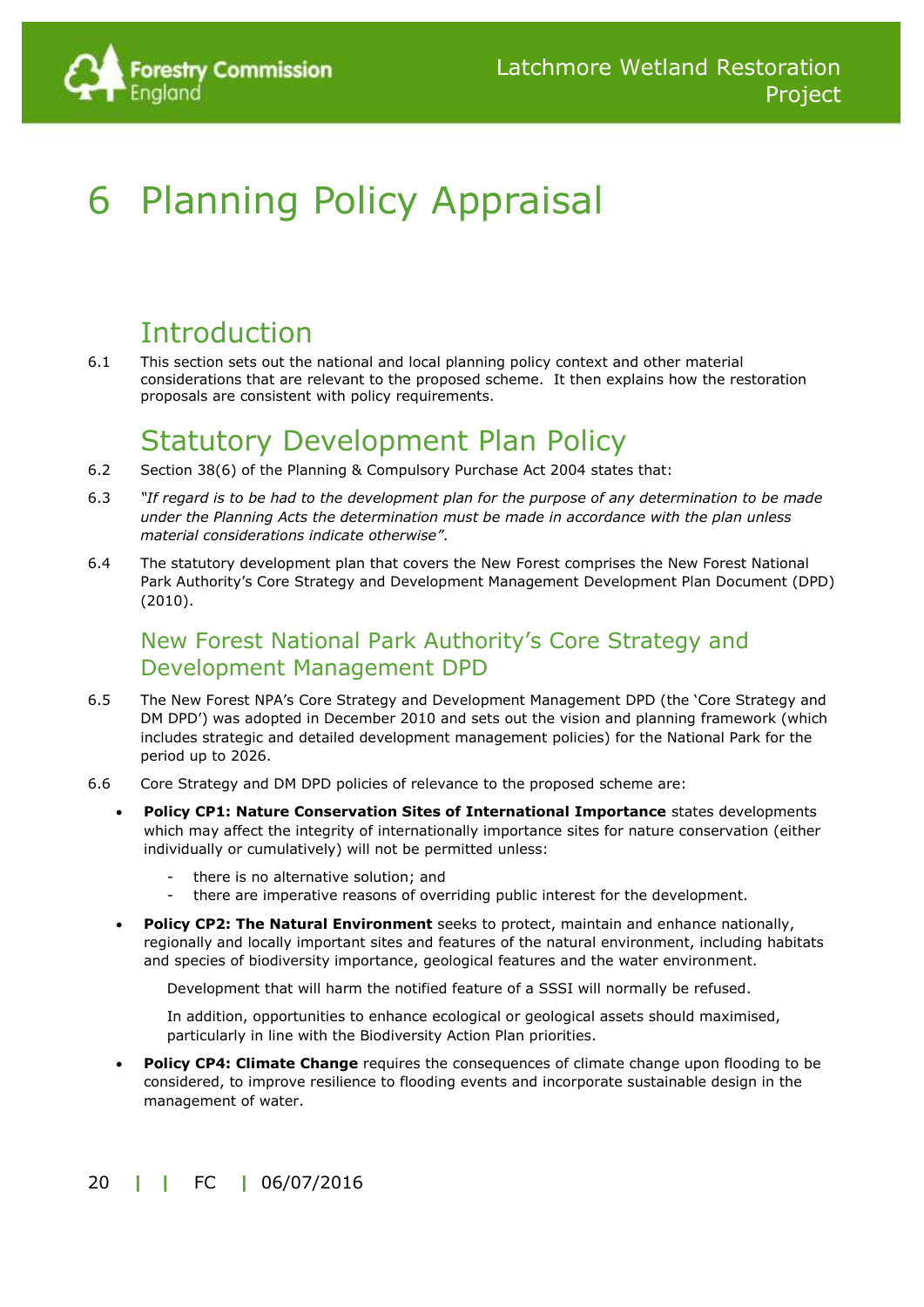

- **Policy CP6: Pollution** states opportunities should be taken to control and reduce the impacts of noise, visual intrusion, nuisance and other unacceptable environmental impacts on the National Park and its special qualities.
- **Policy CP7: The Built Environment** seeks to protect, maintain and enhance nationally, regionally, and locally important sites and features of the built environment, including local vernacular buildings, archaeological sites and designated landscapes.
- **Policy DP1: General Development Principles** states that development proposals and uses of land must uphold and promote the principles of sustainable development. Development proposals must demonstrate high quality design and construction which enhances local character and distinctiveness. *"This includes, but is not restricted to, ensuring:* 
	- *…development respects the natural and built environment, landscape character and biodiversity, and where appropriate makes provision for new tree planting…;*
	- *amenity is not adversely affected in terms of additional impacts, visual intrusion, overlooking and shading; and*
	- *no adverse impacts associated with traffic or pollution (including noise and light pollution)*".
- **Policy DP2: Safeguarding and Improving Water Resources** states that development will not be permitted if it would risk harm to the quality and yield of water resources including abstraction sites, groundwater, rivers, streams and still waters.
	- **Policy DP4: Flooding and the Coast** requires Environment Agency flood zones to be taken into account along with the suitability of development types in relation to potential flood risk, and states that development proposals will not be permitted if they:

-would increase the risk of fluvial flooding;

-do not comply with the sequential test or are inappropriate in high flood risk areas.

<span id="page-20-0"></span>6.7 Policy DP4 also states that appropriate developments will require a flood risk assessment.

# Material Planning Considerations

- 6.8 The National Planning Policy Framework (NPPF)<sup>14</sup> was published in March 2012 and constitutes guidance for local planning authorities as a material consideration in determining planning applications. It sets out a series of principles and reinforces the Government's commitment to a plan-led system where local planning authorities should approve development proposals that accord with the development plan without delay.
- 6.9 The NPPF does not change the statutory status of the development plan as the starting point for decision making, stating that proposed development that accords with an up-to-date Local Plan should be approved. At the heart of the NPPF is a presumption in favour of sustainable development that should run through both plan-making and decision-taking. In assessing and determining development proposals, local planning authorities should apply the presumption in favour of sustainable development.
- 6.10 In terms of delivering sustainable development, the NPPF sets out a number of overarching policies which, taken as a whole, contribute to the achievement of sustainable development. The overarching policy of relevance to the proposed Latchmore Wetland Restoration project relates to the conservation and enhancement of the natural environment.

<sup>&</sup>lt;sup>14</sup> Available at:<http://planningguidance.planningportal.gov.uk/> Accessed 06.07.16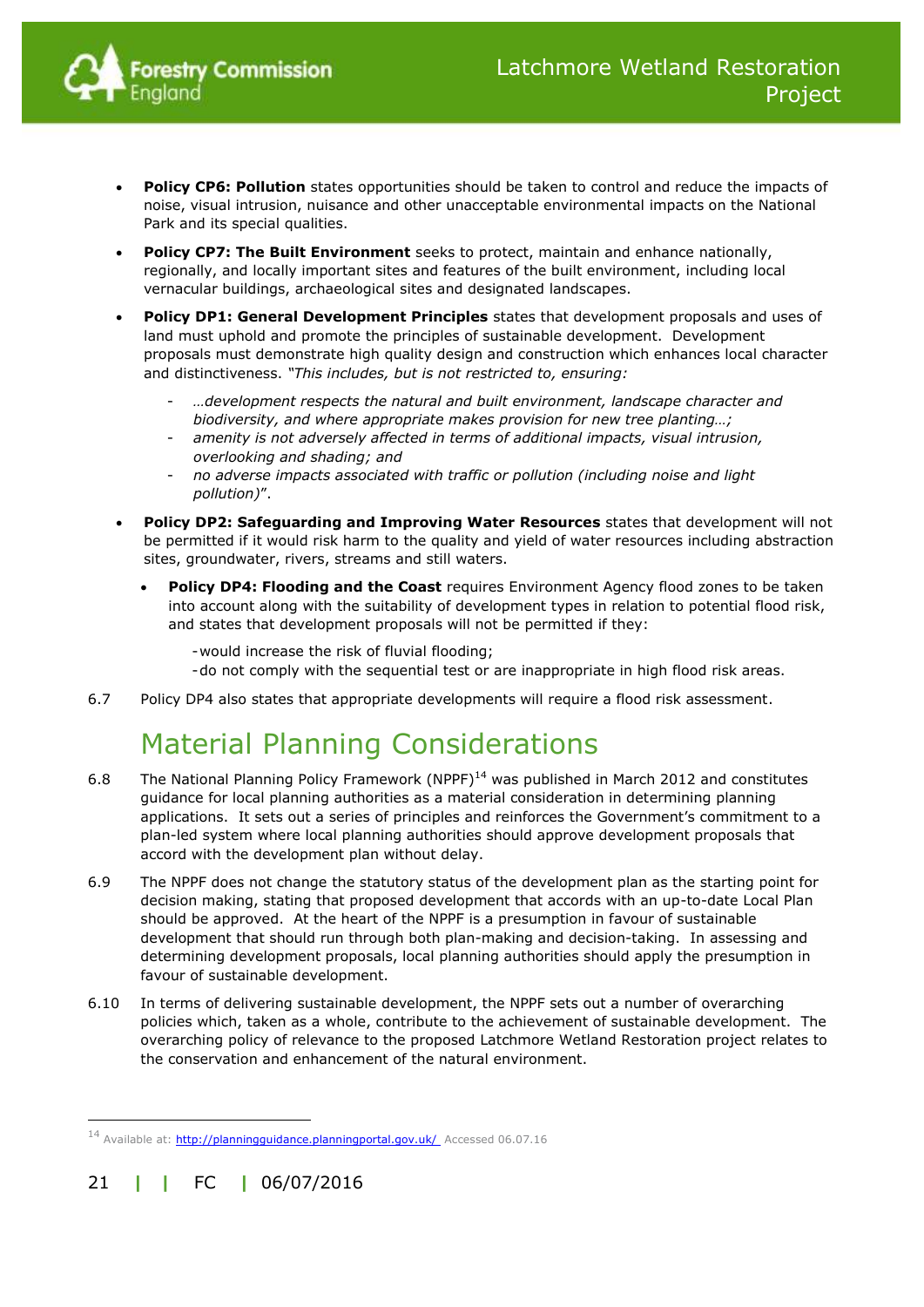

- 6.11 Paragraph 118 states *"when determining planning applications, local planning authorities should aim to conserve and enhance biodiversity by applying the following principles:*
	- *if significant harm resulting from a development cannot be avoided (through locating on an alternative site with less harmful impacts), adequately mitigated, or, as a last resort, compensated for, then planning permission should be refused;*
	- *proposed development on land within or outside a Site of Special Scientific Interest likely to have an adverse effect on a Site of Special Scientific Interest (either individually or in combination with other developments) should not normally be permitted. Where an adverse effect on the site's notified special interest features is likely, an exception should only be made where the benefits of the development, at this site, clearly outweigh both the impacts that it is likely to have on the features of the site that make it of special scientific interest and any broader impacts on the national network of Sites of Special Scientific Interest;*
	- *development proposals where the primary objective is to conserve or enhance biodiversity should be permitted;*
	- *opportunities to incorporate biodiversity in and around developments should be encouraged;*
	- *planning permission should be refused for development resulting in the loss or deterioration of irreplaceable habitats, including ancient woodland, and the loss of aged or veteran trees found outside ancient woodland unless the need for, and benefits of, the development in that location clearly outweigh the loss; and*
	- *the following wildlife sites should be given the same protection as European sites;* 
		- *potential Special Protection Areas and possible Special Areas of Conservation;*
		- *listed or proposed Ramsar sites;*
		- *sites identified, or required, as compensatory measures for adverse effects on European sites, potential Special Protection Areas, possible Special Areas of Conservation, and listed or proposed Ramsar sites."*

# <span id="page-21-0"></span>Compliance with Policy

6.12 This section explains how the proposed project conforms to the planning policy and other material planning considerations set out above. It should be read in conjunction with the Design and Access Statement (**Section 5**) and the ES (Volumes 1, 2 and 3) that accompanies the application.

### Flood Risk

6.13 The Environment Agency floodplain map shows that most of the area close to the watercourse lies in Flood Zones 2 and 3. A Flood Risk Assessment (FRA) has been prepared in support of this application to demonstrate how flooding within and outwith the site will be affected by the proposed scheme – see **Appendix 6.6** in **ES Volume 3: Appendices**. The proposed scheme will increase the total flood inundation area by 7.1, 7.5, 6.9 and 9.2ha compared to the baseline situation for the 1 in 2, 1 in 5, 1 in 10 and 1 in 25 year flood events. This is equivalent to an increase of 20.5% and 14.1% to the flood inundation area due to the restoration works for the 1 in 2 and 1 in 25 year flood event. This is in line with the overall objective of the proposed scheme which seeks to reconnect the watercourse with the adjacent floodplain and thus, restore the mire habitat through seasonal flooding.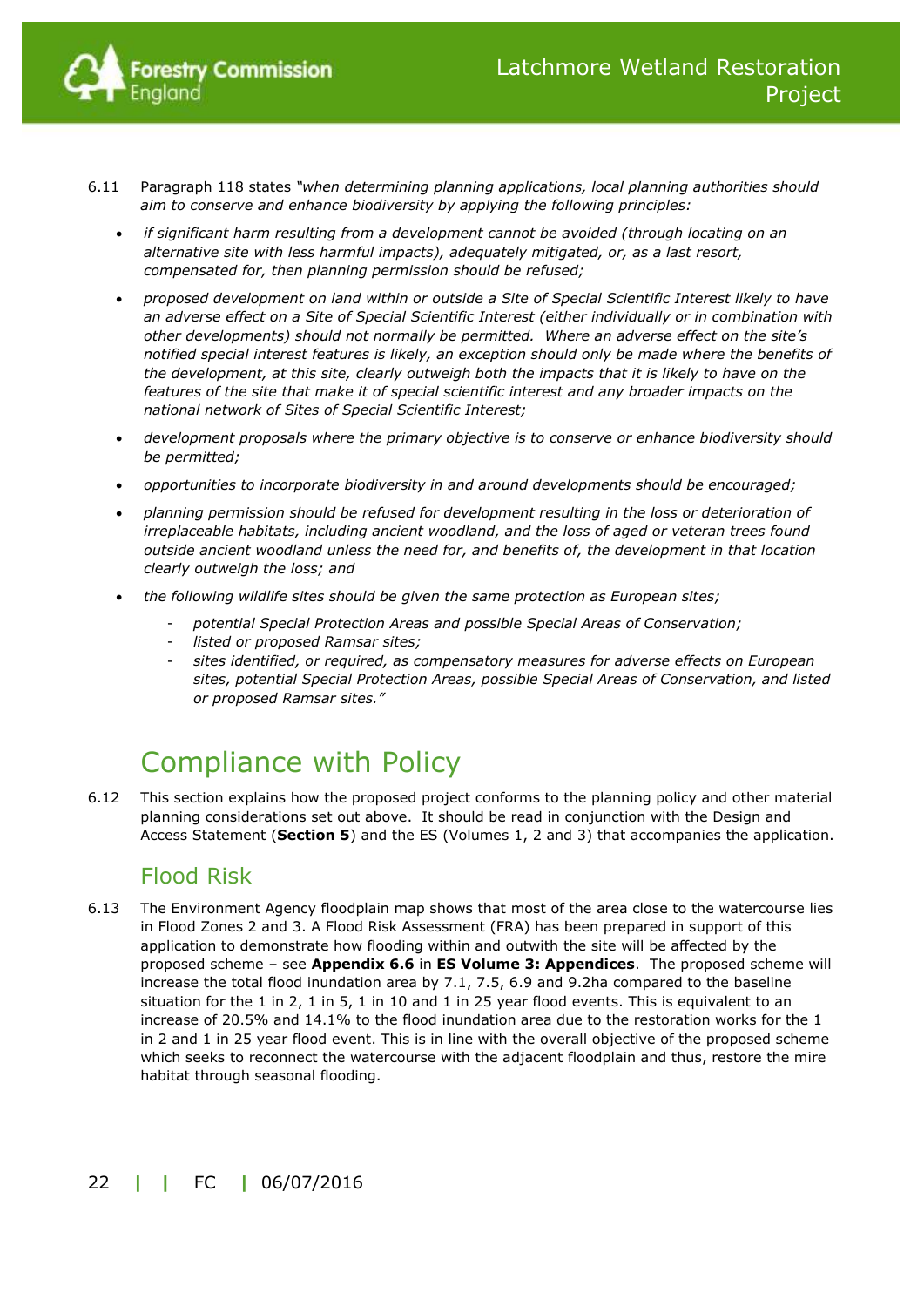

- 6.14 The proposed works (channel infill and meandering) will reduce the likelihood of the rapid flow of water downstream through the site and divert flood flows more frequently to the floodplain, as set out above. This means that flood risk at properties and infrastructure located downstream of Ogdens footbridge will not increase as a result of the proposed works. Furthermore, there are no properties located on the Latchmore floodplain which could be affected by the proposed increased flood inundation area on the floodplain. As such, there is no need for any flood storage compensation measures.
- 6.15 Local changes to groundwater levels, including ponding, due to raised surface water levels and greater presence of flood water on the floodplain may arise as a consequence of the proposed restoration measures. Removing spoil banks along the existing channel will also facilitate the movement of previously-trapped water on the floodplain into the channel, enhancing the channelfloodplain connectivity and facilitating a more naturalised regime.
- 6.16 These changes are desired from the restoration point of view as they will ensure more water is held within the catchment rather than passing rapid flows through the deep and straight channel.
- 6.17 The FRA also confirms that the Exception Test is not required as the proposed restoration works are considered to be 'water compatible' development.
- 6.18 An agreed monitoring and action plan will be implemented to monitor the recovery rate and implications of the proposed works. This is included in **Appendix 4.3** of the ES. As such, if inspection or public information suggests that the proposed works are having an adverse effect on flood risk, an action plan will be implemented to respond to the concern swiftly.
- 6.19 As such, the proposed scheme complies with Core Strategy and DM DPD policy DP4.

### **Biodiversity**

- 6.20 The site is located within the New Forest SAC, SPA, Ramsar and within 27 units of the New Forest SSSI (listed within paragraphs 2.3 and 2.4 of this Statement and illustrated in **Figures 3.1**, **4.14** and **4.15** in **ES Volume 2: Figures**). Some of the SSSI units are currently recorded as being in an 'unfavourable recovering condition $15$ , a classification which assumes the proposed restoration works will be implemented*.* Pre-application consultation was undertaken prior to the submission of this application as part of the EIA which included consultation with Natural England, Hampshire Wildlife Trust, British Dragonfly Society, New Forest Association and New Forest NPA Environment and Rural Economy Team.
- 6.21 A number of ecological surveys have been undertaken to support this application, including:
	- Extended Phase 1 Habitat Survey.
	- National Vegetation Classification Survey.
	- River Habitat Survey.
	- Breeding Bird Survey.
	- Kingfisher Survey.
	- Otter Survey.

- Southern Damselfly Survey.
- Smooth Snake Habitat Appraisal.
- Fish surveys (including smolt trapping, electrofishing and redd count surveys).

<sup>&</sup>lt;sup>15</sup> JBA consulting (April 2013) New Forest SSSI Geomorphological Survey Overview.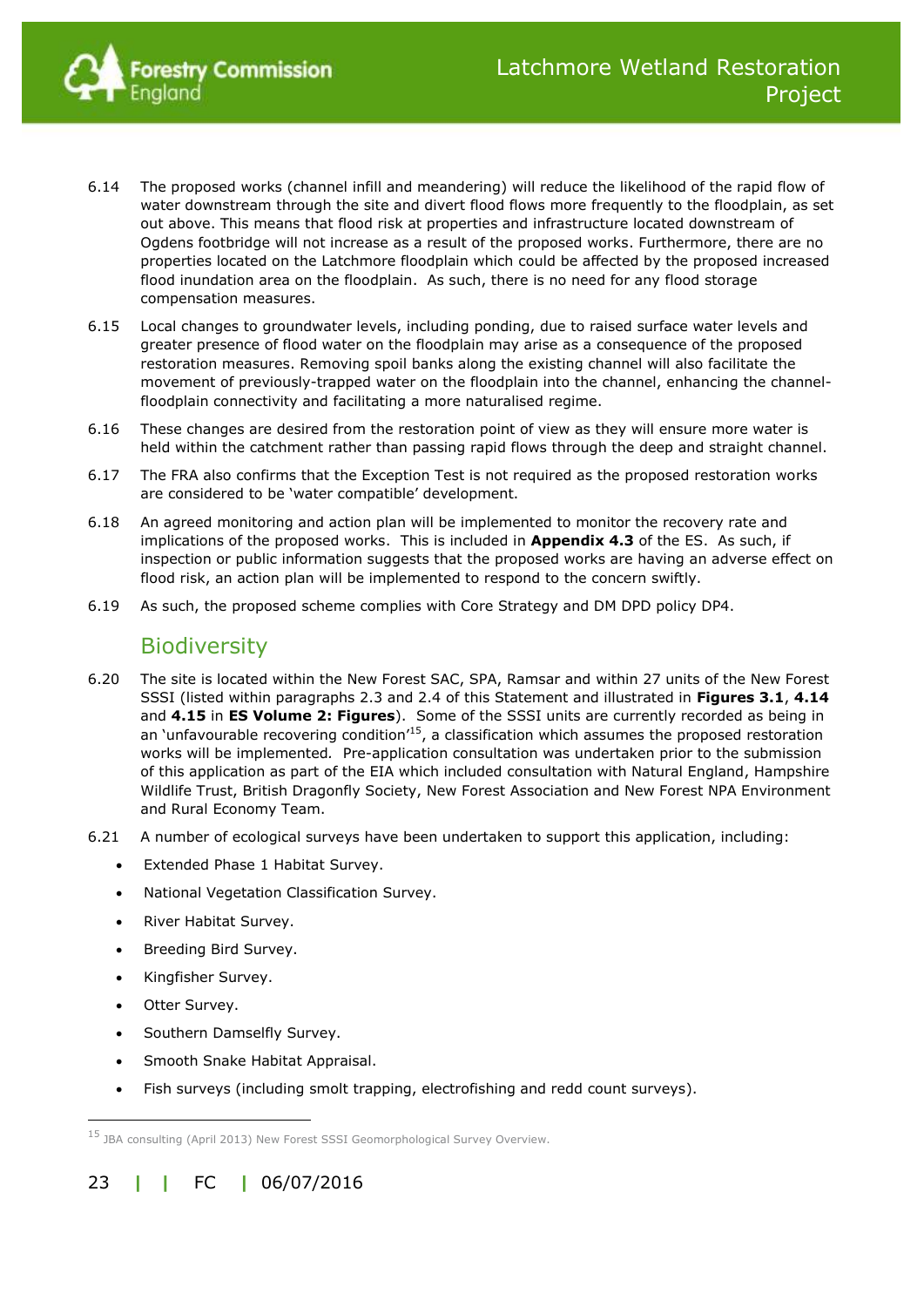

- Bat Surveys.
- 6.22 The findings of the surveys can be found in **Chapter 7** of **ES Volume 1: Written Statement**. In summary, following the application of mitigation, there is only one significant residual effect that may occur when the restoration is being undertaken. This is in relation to the direct habitat loss for fish as they will need to be temporarily removed from the watercourse. Post restoration the impact of the restoration for fish will be beneficial.
- 6.23 Given the nature of the project, post-restoration effects are identified as being positive for all ecological features. Consequently, effects on ecological features as a consequence of the delivery and operation of the project are significantly positive (in EIA Regulation terms) at the Site or Local level.
- 6.24 A Monitoring Plan will be implemented pre and post-restoration to ensure that no unexpected negative effects arise. Where such effects are recorded, an action plan will be implemented to remedy the issue. With regard to the designated sites, the condition of the SSSI will be monitored by Natural England on a 6 yearly cycle. The results of the monitoring will be shared with the FC to ensure that the project has achieved its objectives. The Monitoring Plan is set out in **Appendix 4.3** of the ES.
- 6.25 In summary, it is considered that the significant long term ecological benefits of the works, specifically on the condition of the SSSIs, clearly outweigh the short term effects on fish when the restoration work is being undertaken. As such, the proposed scheme complies with Core Strategy and DM DPD policies CP1, CP2, DP1 and DP2 and paragraph 118 of the NPPF.

### **Geodiversity**

- 6.26 As stated above the Latchmore Brook is located within the New Forest SSSI which is also notified to protect geodiversity.
- 6.27 The citation for the New Forest  $SSSI^{16}$  includes the following paragraph pertaining to the geodiversity of the section of Latchmore Brook that flows through Studley Wood:

*"Studley Wood stream section is a prolific Tertiary locality exposing the only complete exposure of the silty Huntingbridge Formation of the Bracklesham Group. This is also the stratotype for the Studley Wood Member of the Formation. This series of units forming the top of the Bracklesham beds is remarkable for its molluscan faunas and the number of species limited to the Formation. Numerous corals, scaphopoda, bivalves and gastropods occur here. This is an outstanding Eocene locality of great interest in studies of Tertiary stratigraphy and palaeontology within the Hampshire Basin and across north western Europe."*

- 6.28 The proposed works within Studley Wood comprise:
	- complete infill of the existing incised stream gully and rejuvenation of the historic meander channels; and
	- raising of bed levels within the existing stream channel to correspond with the elevation of the rejuvenation meanders.
- 6.29 Whilst there will be a moderate impact on the Studley Wood GCR, the geological resource will not be damaged, rather it will be infilled (see **Chapter 6** of **ES Volume 1: Written Statement**). A comprehensive and detailed programme of mitigation works in the form of a Geo-Conservation

<sup>16</sup> Retrieved on 10<sup>th</sup> June 2016 from:

[https://designatedsites.naturalengland.org.uk/SiteDetail.aspx?SiteCode=S1003036&SiteName=new%20forest&countyCode=&responsi](https://designatedsites.naturalengland.org.uk/SiteDetail.aspx?SiteCode=S1003036&SiteName=new%20forest&countyCode=&responsiblePerson) [blePerson=](https://designatedsites.naturalengland.org.uk/SiteDetail.aspx?SiteCode=S1003036&SiteName=new%20forest&countyCode=&responsiblePerson)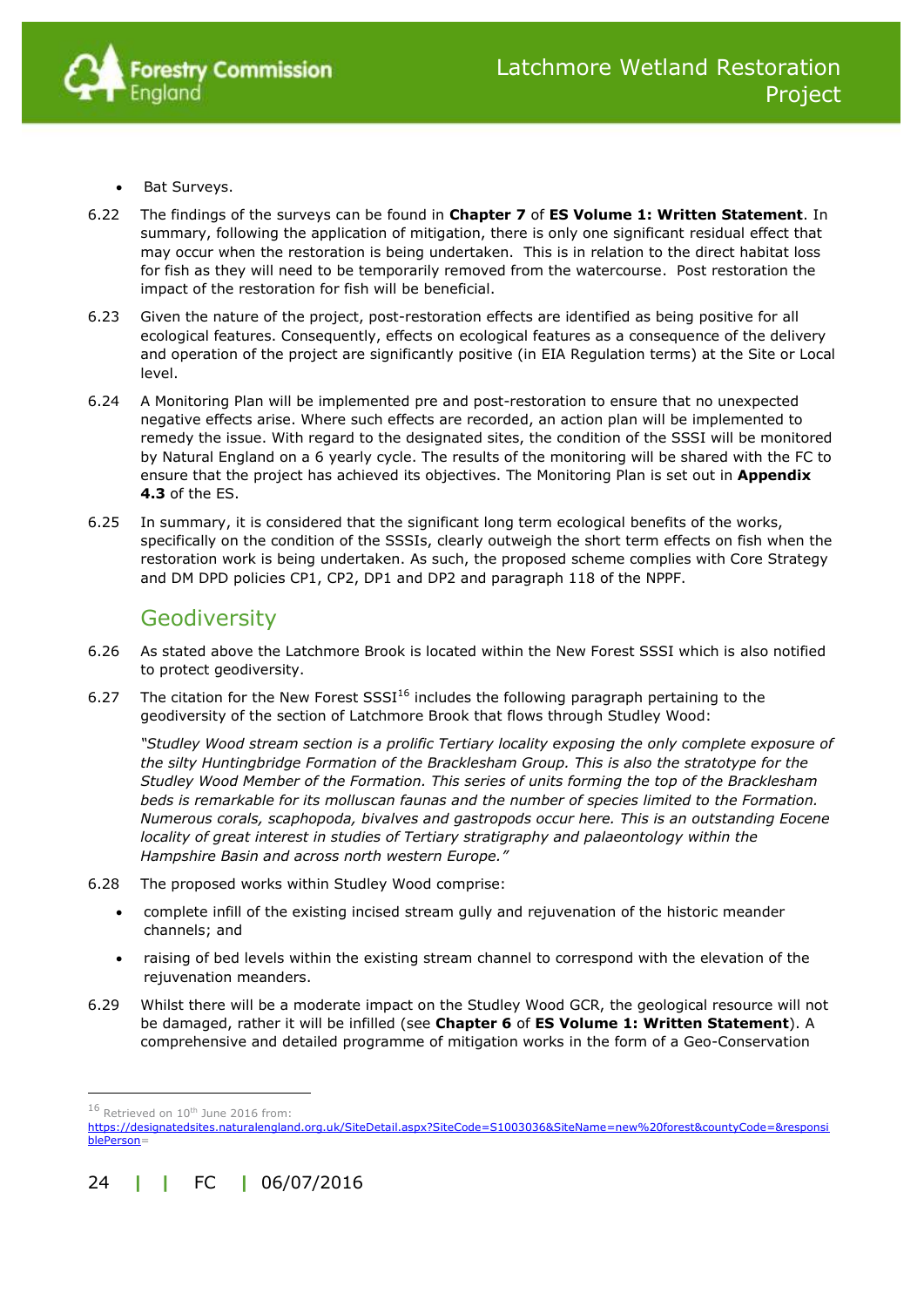

Strategy will be prepared in consultation with Natural England, the Tertiary Research Group and the British Geological Survey. This will include:

- A synopsis of the current scientific knowledge of the site, building on both the baseline Geckoella work, plus other work undertaken by Natural England and the Tertiary Research Group.
- A method statement/ specification for each element of the strategy, such that all contractors can be suitably informed of the issues and their importance.
- A Monitoring and Recording Plan, providing the framework for geo-conservation workers to adhere to in rescue sampling, recording and preservation, including named stakeholders involved in the geo-conservation works.
- 6.30 The FC is happy for this mitigation strategy to be secured by way of condition.
- 6.31 As set out above and in **Chapter 7** of **ES Volume 1: Written Statement** there will be significant positive effects on statutory designated sites and habitats, including the New Forest SSSI. The proposed works will have an adverse effect on the geological element of the New Forest SSSI. However, the benefits of the scheme, specifically the positive effects on the New Forest SSSI with regard to habitat, are considered to clearly outweigh this adverse effect. Natural England has agreed that the works are required at Studley Wood in order to adopt a coherent catchment wide approach to the restoration works. The proposed scheme therefore complies with Core Strategy and DM DPD policies CP1, CP2 and DP1 and paragraph 118 of the NPPF.

### Historic Environment

- 6.32 **Chapter 8: Historic Environment** in **ES Volume 1: Written Statement** examines the potential effects of the project on the historic environment. This includes cultural heritage and archaeology within the project area and, as appropriate, its immediate environs. It includes an assessment of potential effects upon a range of receptors, comprising:
	- Designated and undesignated archaeological sites including Scheduled Monuments.
	- Known and potential archaeological sites.
	- Areas of archaeological sensitivity.
- 6.33 The assessment identified that the works associated with the following restoration phases may affect the features listed below (as identified on **Figures 8.2 – 8.15** in **ES Volume 2: Figures**):
	- Islands Thorns and Studley Wood:
		- OA 29 Islands Thorns Inclosure Bank.
		- OA 31 Studley Castle Royal Hunting Lodge. Scheduled Monument.
		- OA 37 Possible Ancient Bank.
		- OA 83 Burnt Flint Spread.
		- OA 84 Burnt Flint Spread.
		- OA 86 Burnt Flint Spread.
		- OA 463 Burnt Flint Spread.
	- Amberwood Inclosure:
		- OA 104 Amberwood Inclosure Roman Kilns. Scheduled.
		- OA 109 Features associated with former Holloways.
		- OA 110 Clay Extraction Site.
		- OA 224 Semi-Circular Earthwork.
		- OA 238 Amberwood Inclosure Roman Kilns. Scheduled.
- 25 **| |** FC **|** 06/07/2016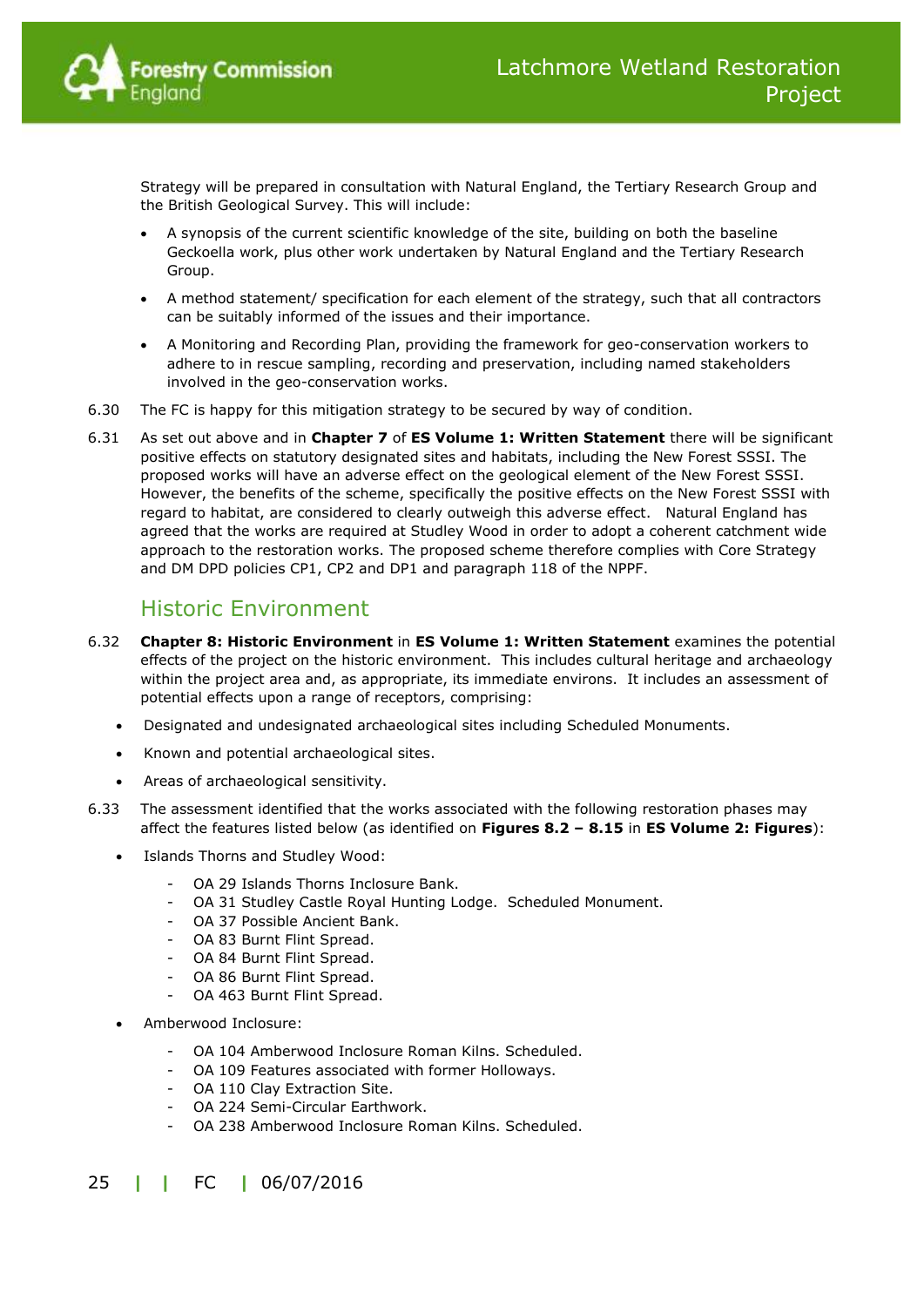

- OA 357 Holloway.
- OA 358 Holloway.
- OA 464 Burnt Flint Spread
- Alderhill Inclosure:
	- OA 238 Amberwood Inclosure Roman Kilns. Scheduled.
	- OA 364 Two Undated Trackways.
	- OA 365 Medieval Bank and Ditch.
	- OA 367 Holloway.
	- OA 370 Roman pottery findspot.
- Sloden:
	- OA 254 Post-medieval Hollow Way.
	- OA 255 Undated Sandstone Quarry.
	- OA 256 Area of undated extraction and Roman pottery finds.
	- OA 263 Area of Roman Pottery Kilns. Scheduled.
	- OA 313 Area of possible Roman Kilns.
	- OA 314 Area of possible Roman Kilns.
	- OA 315 Area of possible Roman Kilns.
- Latchmore Shade, Watergreen Bottom, Thompson's Castle and Latchmore Mire
	- OA 382 Wide Ditch.
	- OA 383 Undated Bank and Ditch.
	- OA 405 Area of undated Drainage ditches.
	- OA 408 Bronze Age Burial Mound. Scheduled Monument.
	- OA 415 Possible Prehistoric Burnt Mound.
	- OA 416 Possible Prehistoric Burnt Mound.
	- OA 466 Possible Prehistoric Burnt Mound.
- 6.34 **Chapter 8: Historic Environment** in **ES Volume 1: Written Statement** sets out the proposed mitigation to protect the historic environment features listed above. Measures to be implemented include:
	- Archaeological monitoring of meander restoration (e.g. in Islands Thorns and Amberwood Inclosure) due to OA 29, OA 224, OA 382.
	- The demarcation of known archaeological features (OA 37, OA 238, OA 263, OA 358, OA 367) to avoid impacts from works traffic.
	- Archaeological excavation of features (OA 83, OA 84, OA 86, OA 415, OA 416, OA 463, OA 466) prior to the works commencing.
	- The implementation of an archaeological watching brief of any groundworks in close proximity to OA 109, OA 110, OA 254, OA 255, OA 256, OA 313, OA 314, OA 315, OA 357, OA 370, OA 383, OA 405, OA 464.
	- Blanketing of track as it crosses OA 364 to ensure that buried features are not damaged.
	- The implementation of an archaeological watching brief of any groundworking in relation to Alderhill Inclosure stockpile due to OA 365.
	- A 'Tool Box Talk' to discuss the nature, visibility and presence of potentially undetected archaeological sites to ensure that the contractors are aware of the resources that may be encountered.
- 6.35 Taking into account the above mitigation strategy, it is considered that the proposed works will not have an adverse impact on the historic environment. It is therefore considered that the proposed scheme complies with Core Strategy and DM DPD policy CP7.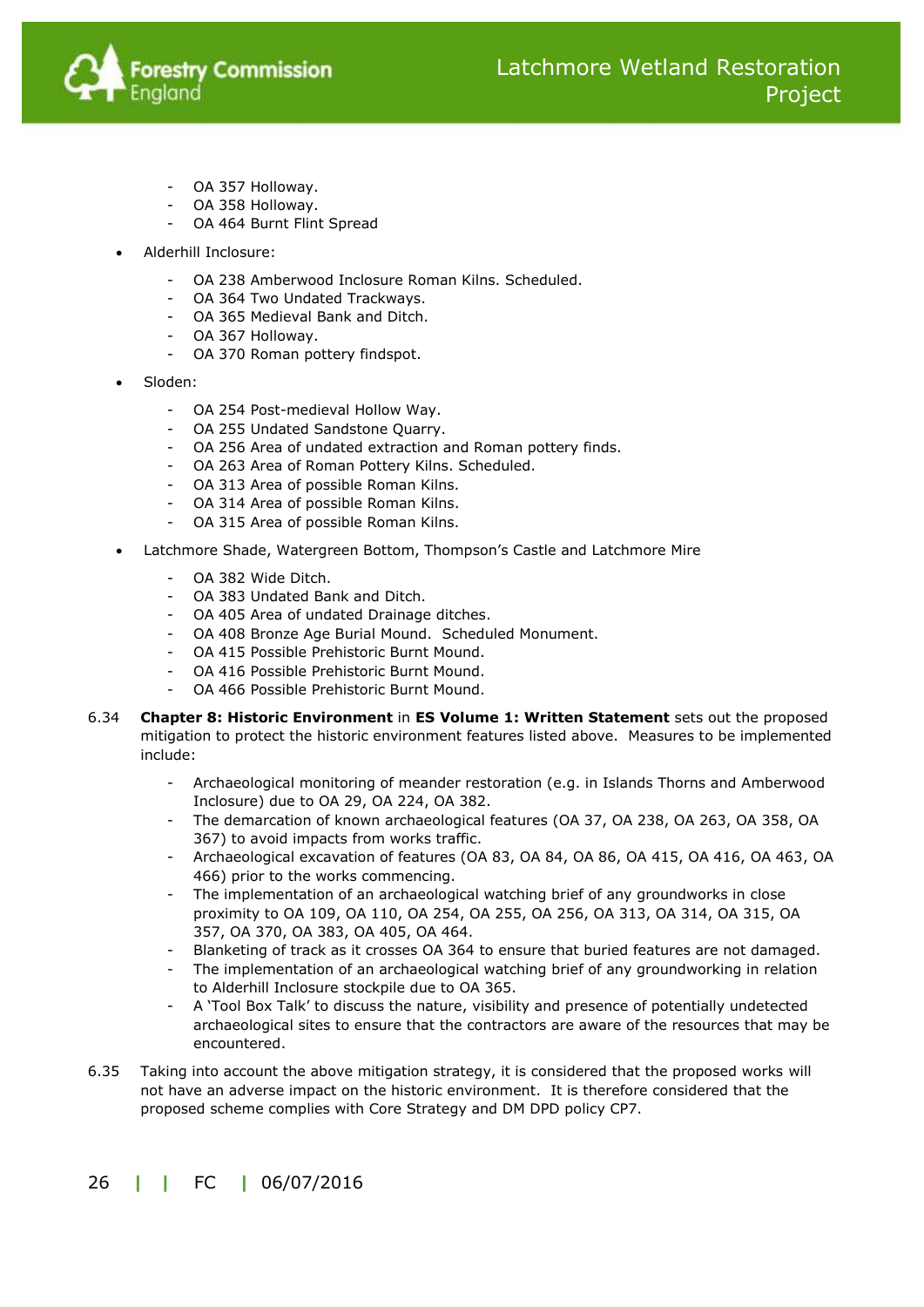

## Traffic and Transport

- 6.36 The restoration works are proposed to commence in 2017 for four years, with work taking place between July and September each year undertaken in short stages of up to 12 weeks. A Construction Traffic Management Plan (CTMP) (**Appendix 4.2** in **ES Volume 3: Appendices**) has been submitted as part of the planning application which sets out the routes construction vehicles will use to travel to and from the site. As a worst case scenario, the proposed scheme will result in an additional 70 vehicle movements (58 of these will be  $HGVs^{17}$ ) per day from Ogdens, Alderhill, Fritham and Telegraph Hill.
- 6.37 These movements are calculated on a five day working week with deliveries only taking place between the hours of 07.00-19.00 Mon-Fri. There is suitable reserve capacity within the highway network, therefore the additional movements forecast during the construction periods can be accommodated.
- 6.38 As such, construction traffic will not have an adverse impact on the safety or operation of the highway network and its users.
- 6.39 No impacts are envisaged post restoration as no traffic movements will be created, or the need for additional parking.
- 6.40 It is therefore considered that the proposed scheme complies with Core Strategy and DM DPD policy DP1.

### Landscape and Trees

- 6.41 The proposed scheme will comprise a number of works including the excavation and restoration of remnant meanders. **Chapter 10: Landscape and Visual Amenity** in **ES Volume 1: Written Statement** considers that damage and disturbance from construction activity, vehicular movements and stockpiling of materials will be minor for all landscape and visual receptors, other than the Latchmore Shade area and recreational users of it. In this area a moderate effect is predicted for the period of up to two years it will take for vegetation to re-establish. Elsewhere the scale and duration of works are not considered sufficient to have significant effects on landscape character or views. Post restoration, minor adverse effects are expected in the short term, through to minor beneficial in the longer term. The changes are not considered likely to fundamentally affect the character of the landscape or of views in any of the affected areas.
- 6.42 Removal or felling of trees, scrub and vegetation will be undertaken to facilitate access to the work areas. It is estimated that approximately 106 trees will be required to be felled within the Islands Thorns Inclosure (for which there is an existing felling licence under the Forest Design Plan $^{18}$ ) and 54 trees on the Open Forest (outwith the existing licence area). These are a mixture of holly, birch, scots pine, oak, willow, beech and thorn. The loss of the 54 trees on the Open Forest is not considered to be unacceptable as it will have a negligible effect on the site, and the New Forest as a whole. Furthermore, the felling of these trees on the open forest was agreed with members from: the Verderers, the Commoners Defence Association, NFNPA, Natural England, New Forest Association, New Forest Access Forum and the FC, onsite at the Studley Wood SSSI Habitat Restoration Consultation Meeting on 14<sup>th</sup> November 2014. A separate felling licence for these works will be applied for by the FC.
- 6.43 It is therefore considered that the proposed scheme complies with Core Strategy and DM DPD policy DP1.

<sup>&</sup>lt;sup>17</sup> This is includes HGVs and tractor/ trailers.

<sup>18</sup> New Forest Inclosures, New Forest District, Inclosure Forest Design Plans, Phase C.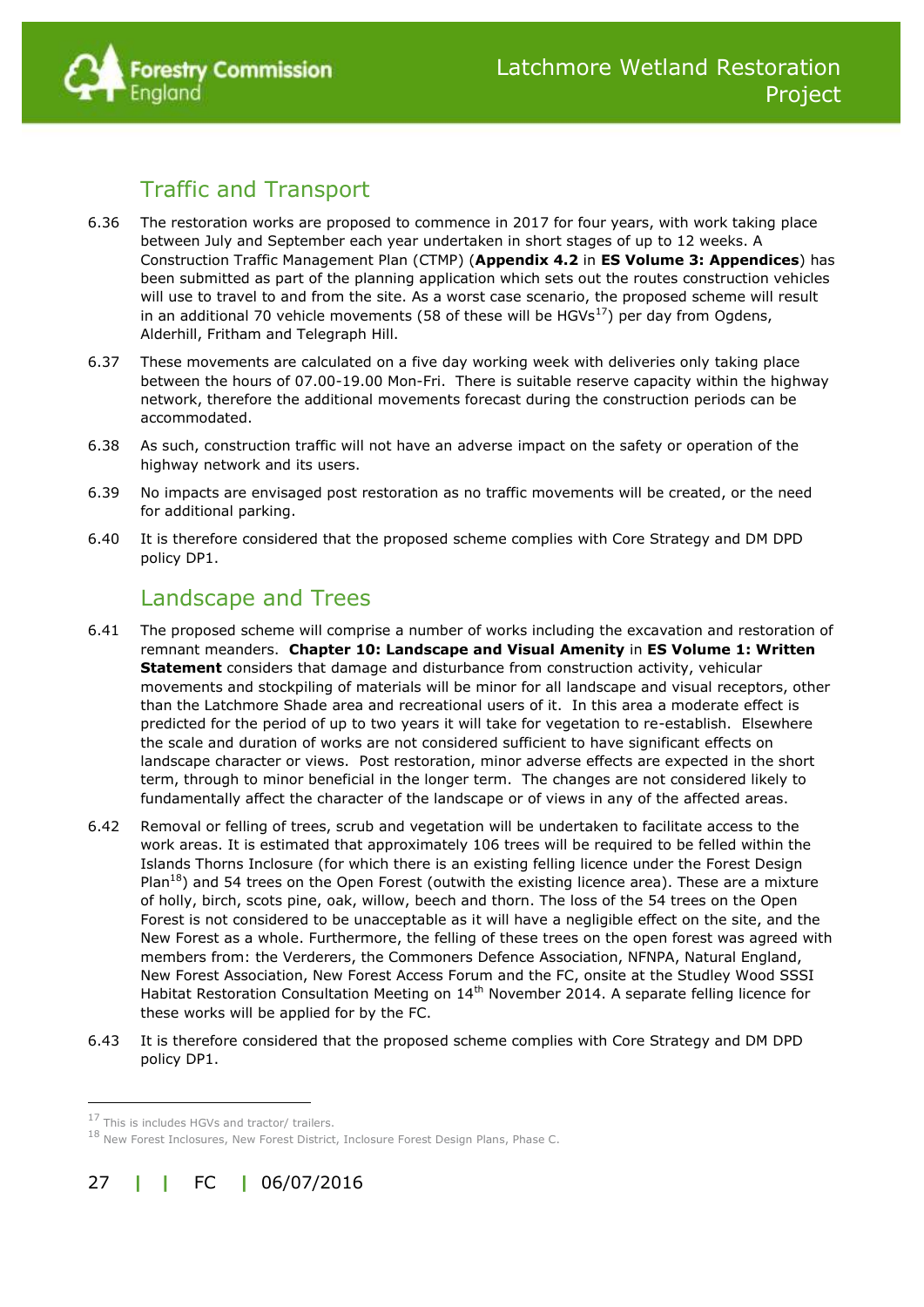

### Recreation, Land Use and Access

- 6.44 The ES assesses the potential effects of the project on land use and recreation in **Chapter 11: Land Use and Recreation** in **ES Volume 1: Written Statement**.
- 6.45 Effects during the restoration works on land use, including access for grazing animals, are expected to be negligible during the period when the restoration works are taking place, as temporary restrictions will only take place during the summer each year over a four year period (2017 – 2020), and will only relate to the immediate areas where work activity is taking place. Sufficient water will, however, be available for grazing stock.
- 6.46 The materials required for the project will be delivered and stockpiled along four delivery routes and the forest roads within the site (see **Figures 4.4 and 4.16 1** in **ES Volume 2: Figures**). There will be some short term, temporary disruption due to: the movement of material delivery vehicles and restoration works vehicles; the temporary closure of Ogdens Car park in the summers of 2017, 2018 and 2020; and restricted access to areas where the restoration works are taking place, including minor diversions to the Hampton Ridge off road cycle route. However, effects will be mitigated by the use of appropriate signs and diversions, including signs at all of the entry points to the catchment to make members of the public aware of the works and all machine operators will stop work when members of the public approach.
- 6.47 Restricted Byway 790 runs south from the northern area of the site, from Telegraph Hill towards Fritham. A small area of the Restricted Byway intersects an existing access track and crosses a proposed access route which will be used by restoration vehicles, as shown on **Figure 11.1** in **ES Volume 2: Figures.** However, the effects on recreational users of Restricted Byway 790 during the restoration works are expected to be negligible, as the Hampshire County Council Public Rights of Way Officer has confirmed that the Restricted Byway is not recognisable on the ground and the Byway does not need to be closed. However, appropriate signage will be placed at the intersections of where Restricted Byway 790 crosses the existing access track and proposed access route, detailing that works operations are underway in the area. Vehicle movements will also be halted by an on-site banksman if members of the public are present during operation.
- 6.48 Once the works are complete, a minor positive effect is expected on recreation and access as a result of the replacement of dilapidated structures (including two vehicle fords, two vehicle bridges, two pedestrian bridges and nine culverts) with the construction of 15 new fords (comprising 12 pedestrian and three vehicle crossings).
- 6.49 As such, the proposed scheme complies with paragraph 75 of the NPPF, which seeks to protect and enhance public rights of way and access.

### Amenity

- 6.50 There are a number of residential properties adjacent to the site/catchment area boundary (e.g. to the west in Ogdens) (see **Figure 4.4** in **ES Volume 2: Figures**). However, the proposed works and access routes are away from the catchment area boundary. Only the existing FC access tracks are adjacent to/pass through the site/catchment area boundary. The residential receptors adjacent to the site/catchment area boundary are within 200m of proposed stockpile locations in certain locations (e.g. Ogdens).
- 6.1 Noise, dust and vibration have been assessed as part of the EIA, see **Chapter 9: Traffic and Transportation** in **ES Volume 1: Written Statement**, and **Appendix 9.1** in **ES Volume 3: Appendices**. Temporary, localised effects are anticipated for noise and dust.
- 6.2 The vibration assessment (see **Appendix 9.1**) which was undertaken established that the levels of vibration from restoration works traffic (tipper lorries, and tractors and trailers) whilst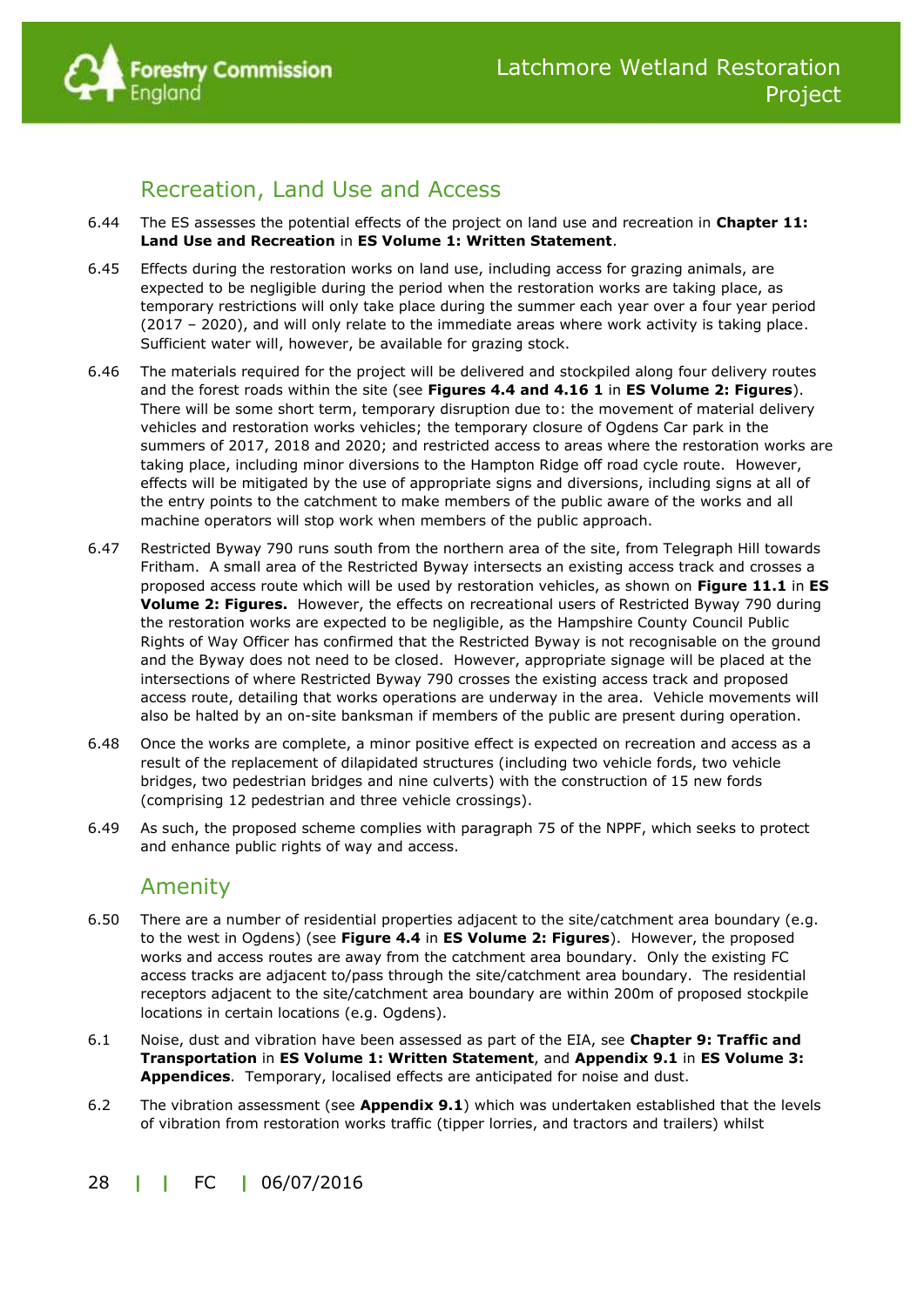

perceptible, will not cause any structural damage, even for buildings of cob construction. Good practice mitigation measures based on this assessment will however be adopted to reduce perceived levels of vibration. Furthermore, the effects from the restoration works will be minimised through the implementation of the Construction Environmental Management Plan (CEMP), which the contractor will adhere to. It is therefore considered that the project will not result in any unacceptable adverse effects with regard to the amenity of nearby properties and the amenity of users of the site.

- 6.3 Once the works are complete, no adverse impacts on amenity are anticipated.
- 6.4 It is therefore considered that the proposed scheme complies with Core Strategy and DM DPD policies CP6 and DP1.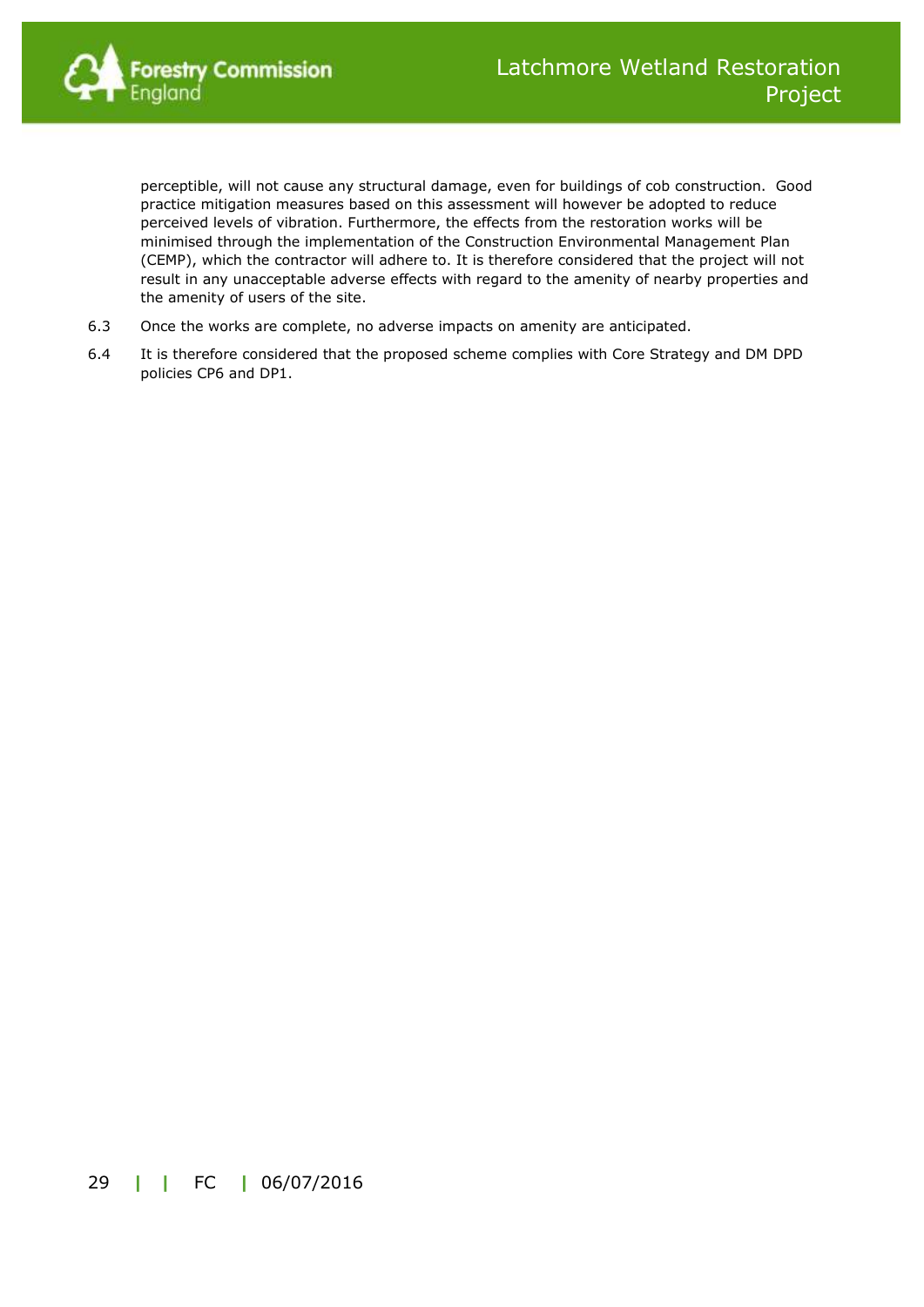

# <span id="page-29-0"></span>7 Conclusion

- 7.1 A number of the New Forest SSSI units located within Latchmore Brook catchment are classed by Natural England as being in 'unfavourable recovering condition'<sup>19</sup>. The proposed wetland restoration works will assist in restoring New Forest SSSI Units 28, 30, 43, 44, 48, 49, 50, 58, 61, 66, 540, and 541, significantly contributing to the conservation of the New Forest SAC. A Monitoring Plan will be implemented post-restoration to ensure that no unexpected negative effects arise. Where any negative effects are identified, an action plan will be implemented to remedy the issue. The condition of the New Forest SSSI will also be monitored post-restoration by Natural England on a 6 yearly cycle. Natural England will share the result of the monitoring with the FC to ensure that the project has achieved its objectives and the effects on the SSSI are positive.
- 7.2 The proposed scheme will increase the total flood inundation area in line with its overall objective which seeks to reconnect the watercourse with the adjacent floodplain and thus, restore the mire habitat through seasonal flooding. The proposed works will therefore reduce the likelihood of the rapid flow of water downstream through the site as high flows will more frequently use the floodplain. As such, flood risk at properties and infrastructure located downstream of Ogdens footbridge will not increase (but is likely to decrease) as a result of the proposed works. Furthermore, there are no properties located on the Latchmore floodplain which could be affected by the proposed increased flood inundation area on the floodplain. As with biodiversity, a monitoring and action plan will be implemented to monitor the recovery rate and implications of the proposed works with regard to flooding. As such, if inspection or public information suggests that the proposed works are having an adverse effect on flood risk, an action plan will be implemented to respond to the concern swiftly.
- 7.3 Measures have been identified, and will be put in place, to minimise and manage the temporary and localised disruption during the works, which will take place for 12 weeks throughout July and September every year between 2017-2020. These measures are set out in the CEMP (**Appendix 9.1** in **ES Volume 3: Appendices**). The contractor will be required to adhere to these measures which will be secured by way of planning condition.
- 7.4 The proposed scheme complies with the NPPF and New Forest NPA's Core Strategy and DM DPD policies, as the restoration works will conserve and enhance the New Forest SAC, SPA and Ramsar and New Forest SSSI for future generations.

 $19$  It is important to note that Natural England has identified the SSSI Units in the Latchmore Brook catchment as being 'recovering' due to the Latchmore Wetland Restoration project which is proposed by the FC. If the restoration is not implemented the SSSI Units will revert to being classed as 'unfavourable no change' or 'unfavourable declining'. See footnotes 6 and 7 for definitions of these classes.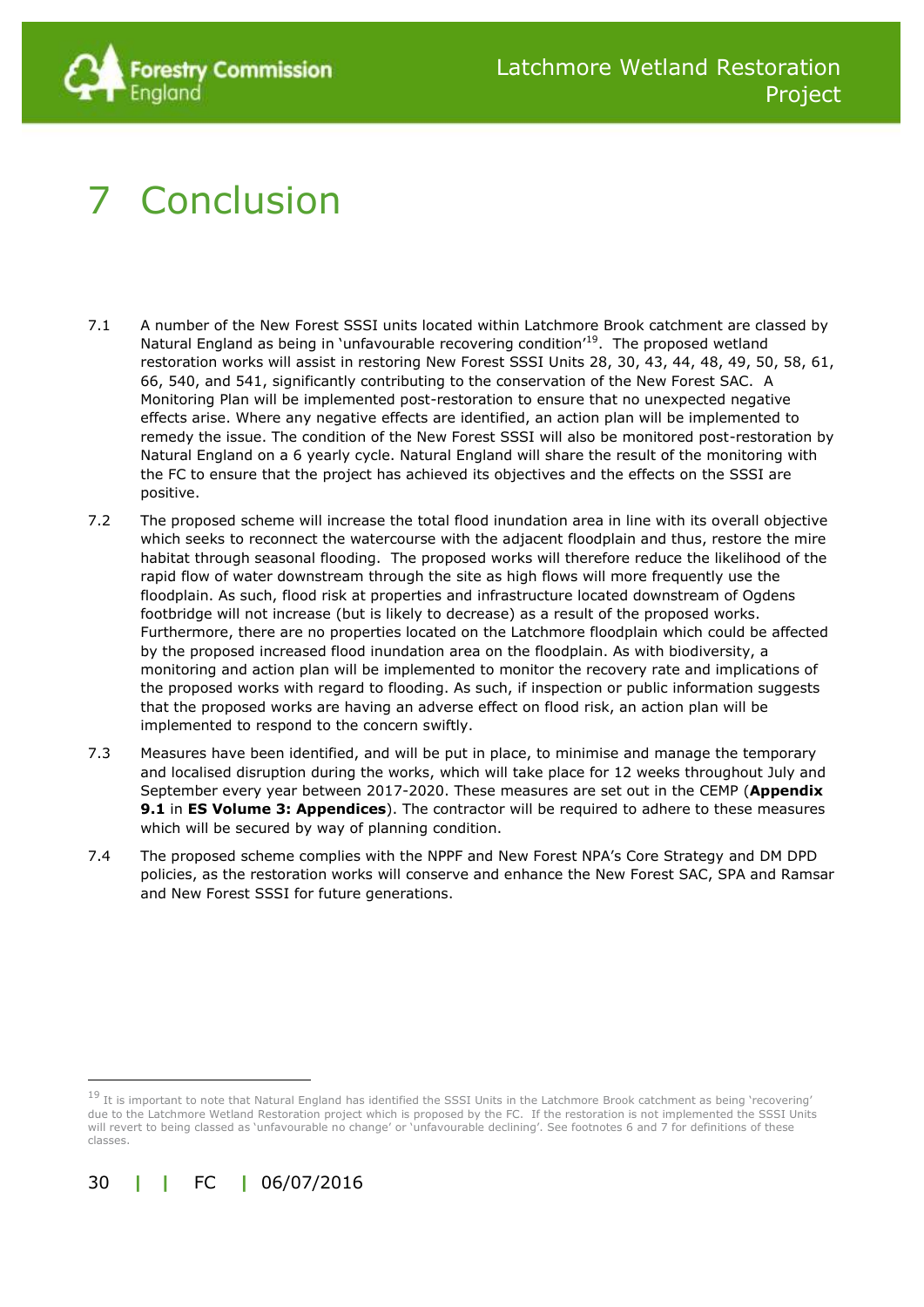

# <span id="page-30-0"></span>Appendix 1 – Biodiversity Checklist

31 **| |** FC **|** 06/07/2016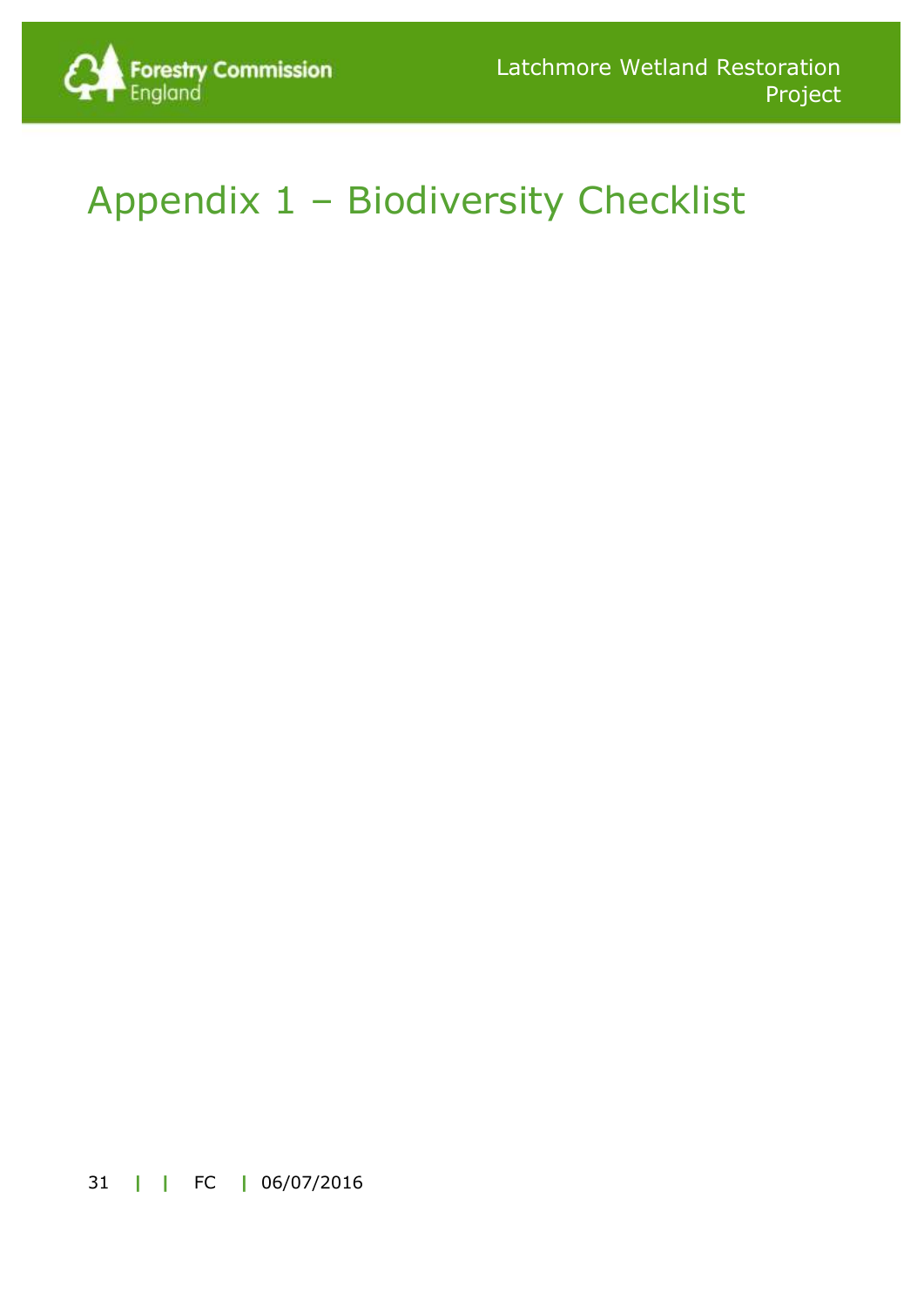#### **Biodiversity Checklist for Full Applications**

Planning ref: (for office use)

Site address: Latchmore Brook

There are numerous legally protected sites of nature conservation interest across Hampshire. Hampshire also supports a wide range of legally protected species and non-statutory important sites. Developments can adversely affect these and in many cases Local Planning Authorities (LPAs) are **legally required** to address potential impacts to these. LPAs are required by the Government to consider the conservation of biodiversity when determining a planning application. Government planning policies for biodiversity are set out in the National Planning Policy Framework (NPPF), while the Local Authority's local plan / core strategy will set out how they address these requirements in local policy terms. In order to meet these requirements, LPAs need to be able to understand what the potential impacts of the development might be and if there are impacts on biodiversity, how these will be avoided or mitigated.

This Checklist has been designed to help you work out if your proposal is likely to affect biodiversity, and if so, help you understand what additional information you will need to provide to support your application and how to get that information.

#### **Guidance for applicants**

If your answers to the questions in **Sections 1, 2** and / or **3** identify that your project may potentially have an adverse impact on designated sites, priority or other notable habitats or legally protected or notable species you will need to submit a Biodiversity Statement or other suitable report which demonstrates the following:

- Information about the sites, species, habitats or features that could be affected (such as location, size, abundance, importance)
- Likely impacts of your development on habitats, sites or species identified in this Checklist
- How alternative designs and locations have been considered
- How adverse impacts will be avoided
- How any unavoidable impacts will be mitigated or reduced (*see note 4*)
- How impacts that cannot be avoided or mitigated will be compensated (*see note 4*)  $\bullet$
- Any proposals for enhancements of biodiversity

Where more targeted and specific reports are necessary (for example bat surveys), these must:

- Be undertaken by an appropriately qualified and experienced person
- Be of appropriate scope and detail (i.e. be carried out to established standards)
- Be conducted at an appropriate time of year, in suitable weather conditions and using recognised  $\bullet$ methodologies.

Reports may not be required where applicants are able to provide pre-application correspondence from Natural England, the Local Authority or their ecological adviser that confirms that they are satisfied that the proposal will not have an adverse impact on any features identified in Sections 1, 2 or 3.

The application may not be validated if any of the information submitted proves to be inadequate. If validated and the information is subsequently found not to fully address any potential impacts then further information may be required during the course of any planning application, for instance if any of the information you have provided needs clarification, or if other potential impacts are identified. If sufficient information on ecological issues is not provided by the time the application needs to be determined, the application may be refused.

It is strongly advised that you consider biodiversity at the **earliest** possible stage in your project as there are seasonal constraints to much of the survey work that may be needed to support your application.

For further advice on competent ecologists that can undertake specialist survey work, please see the Chartered Institute of Ecological and Environmental Management [http://www.cieem.net](http://www.cieem.net/) in the first instance.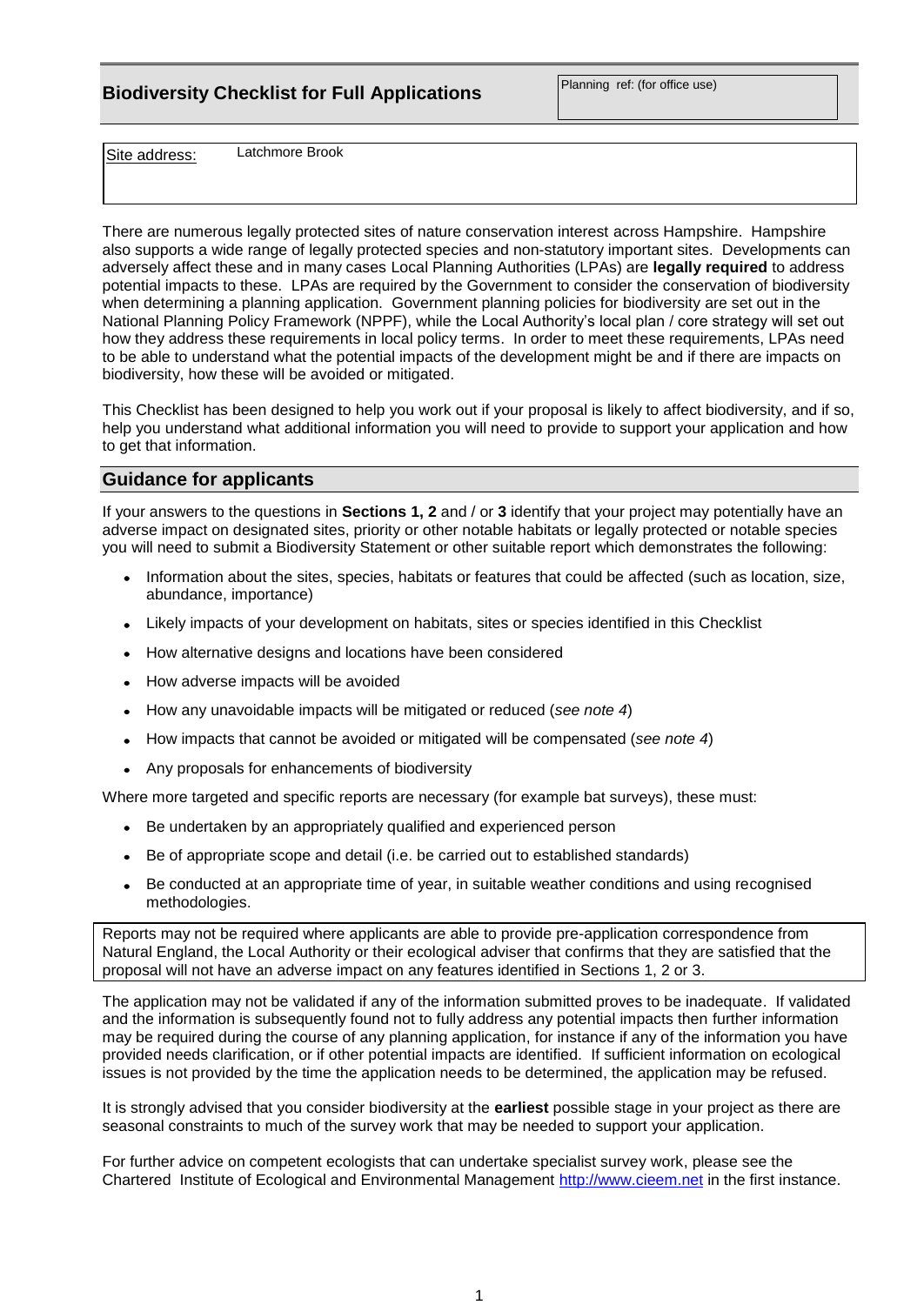## **SECTION 1 – Legally protected sites for nature conservation**

|     | <b>PROPOSAL DETAILS</b><br>Please answer ALL questions Yes or No by<br>marking the appropriate box against each<br>question                                                                                                                                                                                                                                                                                                                                                                                                                                                           | <b>YES</b> | <b>NO</b> | If you have answered 'YES' to any of<br>these, is it likely that the development<br>would have an impact on the identified<br>site? (see note 2)<br>Please explain why / why not, or state if<br>further information is provided |
|-----|---------------------------------------------------------------------------------------------------------------------------------------------------------------------------------------------------------------------------------------------------------------------------------------------------------------------------------------------------------------------------------------------------------------------------------------------------------------------------------------------------------------------------------------------------------------------------------------|------------|-----------|----------------------------------------------------------------------------------------------------------------------------------------------------------------------------------------------------------------------------------|
| 1.1 | Is the application for any of the following:<br>$\bullet$ >0.5ha in area<br>• >10 units/dwellings<br>• power station<br>• sewage treatment works<br>$\bullet$ fish farm<br>• industrial/agricultural development next<br>to or discharging pollutants into a water<br>course<br>• a new road scheme<br>AND within 2km of a SAC, SPA or<br>Ramsar site? (see note 1)                                                                                                                                                                                                                   |            |           |                                                                                                                                                                                                                                  |
| 1.2 | Is the application for any of the following:<br>• power station<br>• sewage treatment works<br>• fish farm<br>• industrial/agricultural development next<br>to or discharging pollutants into a water<br>course<br>a new road or rail scheme<br>• any new housing units<br>• any new industrial units<br>• other infrastructure and services<br>• industrial estate<br>• service station<br>• golf course<br>· leisure centre/stadium<br>$\bullet$ car park<br>• industrial or agricultural unit with large<br>powder or liquid discharges<br>AND within 500m of a SSSI? (see note 1) |            |           |                                                                                                                                                                                                                                  |

Continued  $\rightarrow$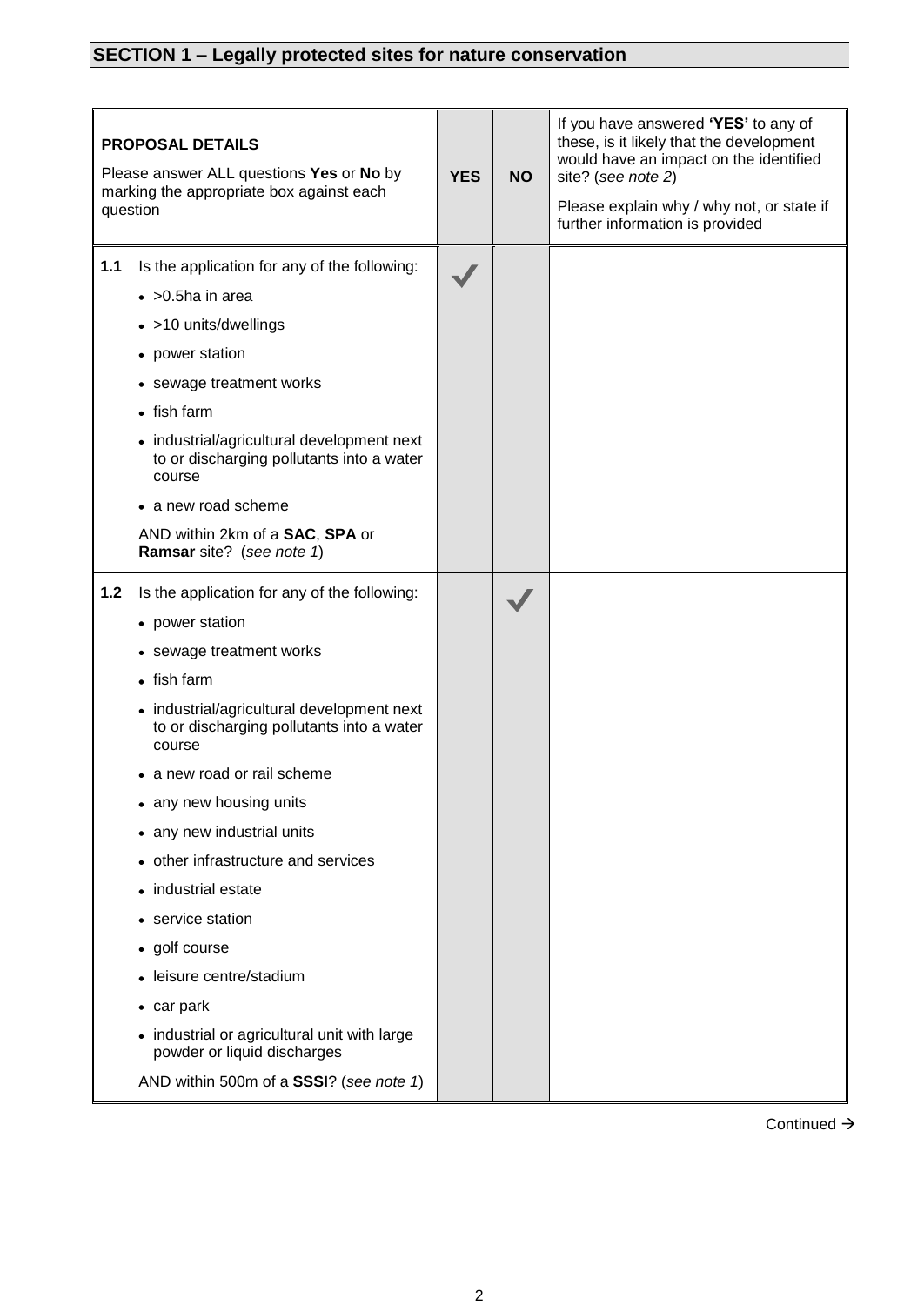| question<br>these. | <b>PROPOSAL DETAILS</b><br>Please answer ALL questions Yes or No by<br>marking the appropriate box against each<br>NB: If Yes, there may be a SINC*, Priority<br>Habitat <sup>**</sup> or other important feature within or<br>adjacent to the application site - please see<br>note 3 for further information on identifying | <b>YES</b> | <b>NO</b> | Is it likely that the development would<br>have an impact (see note 2) on this?<br>Please explain why / why not, or state if<br>further information is provided |
|--------------------|-------------------------------------------------------------------------------------------------------------------------------------------------------------------------------------------------------------------------------------------------------------------------------------------------------------------------------|------------|-----------|-----------------------------------------------------------------------------------------------------------------------------------------------------------------|
| 2.1                | Are any of the following present on or within 100m of<br>the application site?                                                                                                                                                                                                                                                |            |           |                                                                                                                                                                 |
| a)                 | Broad-leaved woodland                                                                                                                                                                                                                                                                                                         |            |           |                                                                                                                                                                 |
| b)                 | Veteran (particularly old / large) trees                                                                                                                                                                                                                                                                                      |            |           |                                                                                                                                                                 |
| C)                 | Water courses (rivers or streams)                                                                                                                                                                                                                                                                                             |            |           |                                                                                                                                                                 |
| d)                 | Lakes or ponds                                                                                                                                                                                                                                                                                                                |            |           |                                                                                                                                                                 |
| e)                 | <b>Wetlands or marshes</b>                                                                                                                                                                                                                                                                                                    |            |           |                                                                                                                                                                 |
| f)                 | Flower-rich meadow / grassland                                                                                                                                                                                                                                                                                                |            |           |                                                                                                                                                                 |
| g)                 | Water meadow                                                                                                                                                                                                                                                                                                                  |            |           |                                                                                                                                                                 |
| h)                 | Heathland                                                                                                                                                                                                                                                                                                                     |            |           |                                                                                                                                                                 |
| i)                 | Mature hedgerow                                                                                                                                                                                                                                                                                                               |            |           |                                                                                                                                                                 |

\* SINC – Site of Importance for Nature Conservation. These are not legally protected, but are identified in planning policy as being of importance for biodiversity and are considered during the planning process – see <http://www3.hants.gov.uk/biodiversity/hampshire/sincs.htm>

\*\* Priority Habitat – natural or semi-natural habitats that have been identified as being at risk (in that they are rare or in decline) or that are important for certain key species of plant or animal <http://www.naturalengland.org.uk/ourwork/conservation/biodiversity/protectandmanage/prioritylist.aspx>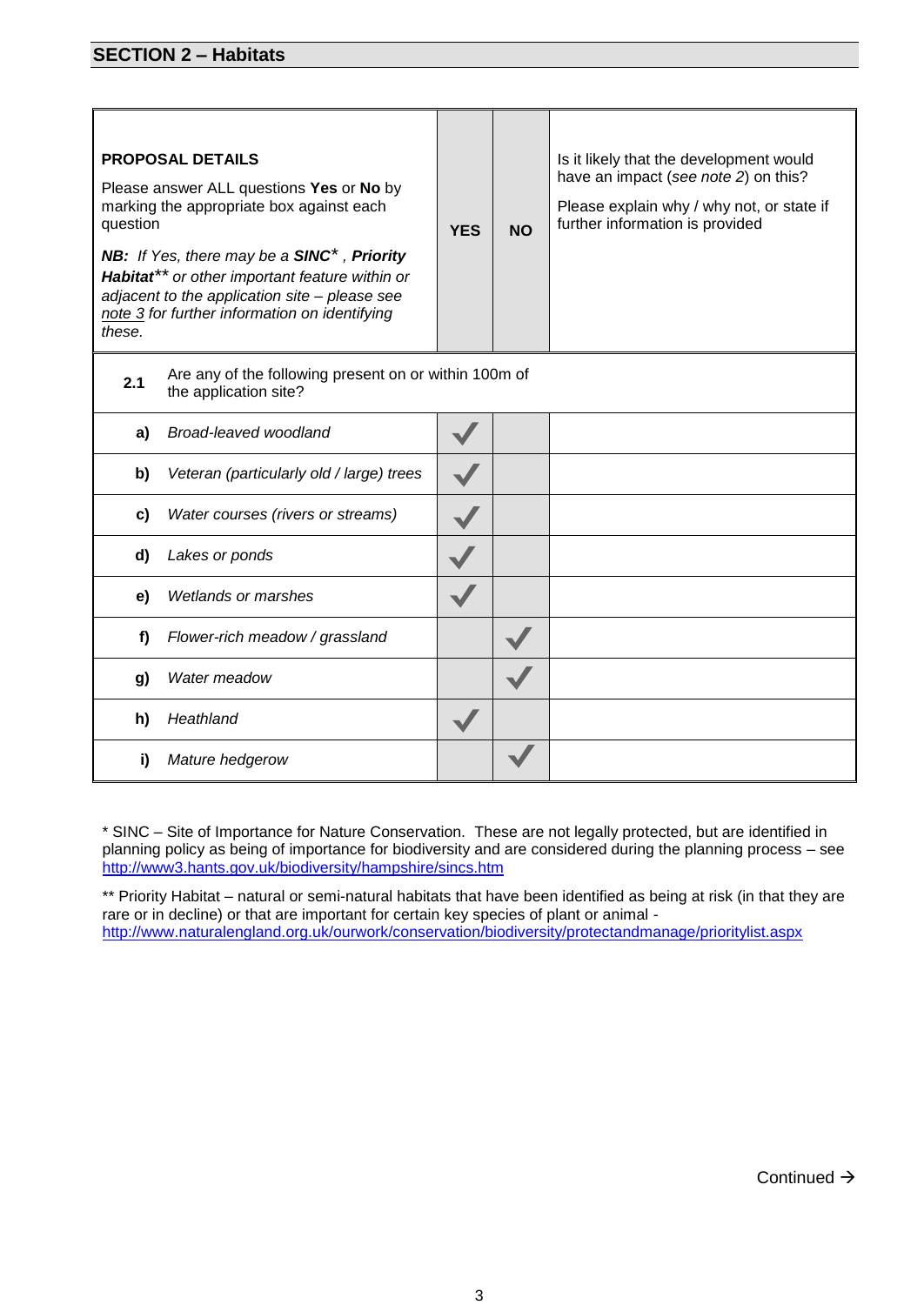| <b>PROPOSAL DETAILS</b><br>Please answer ALL questions Yes or No by<br>marking the appropriate box against each |                                                                                                                                                             | <b>YES</b> | <b>NO</b> | If you have ticked 'YES' to<br>any of these, you will need<br>to consider potential impacts | <b>Survey</b><br>attached? |
|-----------------------------------------------------------------------------------------------------------------|-------------------------------------------------------------------------------------------------------------------------------------------------------------|------------|-----------|---------------------------------------------------------------------------------------------|----------------------------|
| question                                                                                                        |                                                                                                                                                             |            |           | to the following:                                                                           |                            |
| 3.1                                                                                                             | Will the proposal affect any of the following features /<br>structures? (see note 2)                                                                        |            |           |                                                                                             |                            |
| a)                                                                                                              | buildings with hanging tiles (see note<br>5), timber cladding or weatherboarding<br>where the building is within 200m of<br>woodland or water               |            |           |                                                                                             |                            |
| b)                                                                                                              | pre-1960 buildings or structures within<br>200m of woodland and/or water                                                                                    |            |           |                                                                                             |                            |
| c)                                                                                                              | pre-1914 buildings or structures within<br>400m of woodland and/or water                                                                                    |            |           |                                                                                             |                            |
| d)                                                                                                              | pre-1914 buildings with gable ends, peg<br>tile / traditional clay tile roofs or slate<br>roofs, hanging tiles or weatherboarding<br>regardless of location |            |           | Bats and bat roosts                                                                         |                            |
| e)                                                                                                              | underground structures (e.g cellars,<br>caves or mines)                                                                                                     |            |           |                                                                                             |                            |
| f)                                                                                                              | bridges or similar structures                                                                                                                               |            |           |                                                                                             |                            |
| g)                                                                                                              | structures where there is known current<br>or historic bat use                                                                                              |            |           |                                                                                             |                            |
| 3.2                                                                                                             | agricultural buildings particularly of<br>traditional brick, timber or stone<br>construction and/or with exposed timber<br>beams greater than 20cm thick    |            |           | Bats and bat roosts<br>Barn owl<br>Nesting birds                                            |                            |
| 3.3                                                                                                             | other large agricultural buildings                                                                                                                          |            |           | Barn owls                                                                                   |                            |
| 3.4                                                                                                             | Will the proposal affect trees with any of the following<br>features? (see note 2)                                                                          |            |           |                                                                                             |                            |
| a)                                                                                                              | old and veteran trees                                                                                                                                       |            |           |                                                                                             |                            |
| b)                                                                                                              | trees with obvious holes, cracks,<br>cavities or heavy vegetation                                                                                           |            |           | Bats and bat roosts<br>Nesting birds                                                        |                            |
| c)                                                                                                              | trees with a circumference greater than<br>1m at chest height                                                                                               |            |           |                                                                                             |                            |

Continued >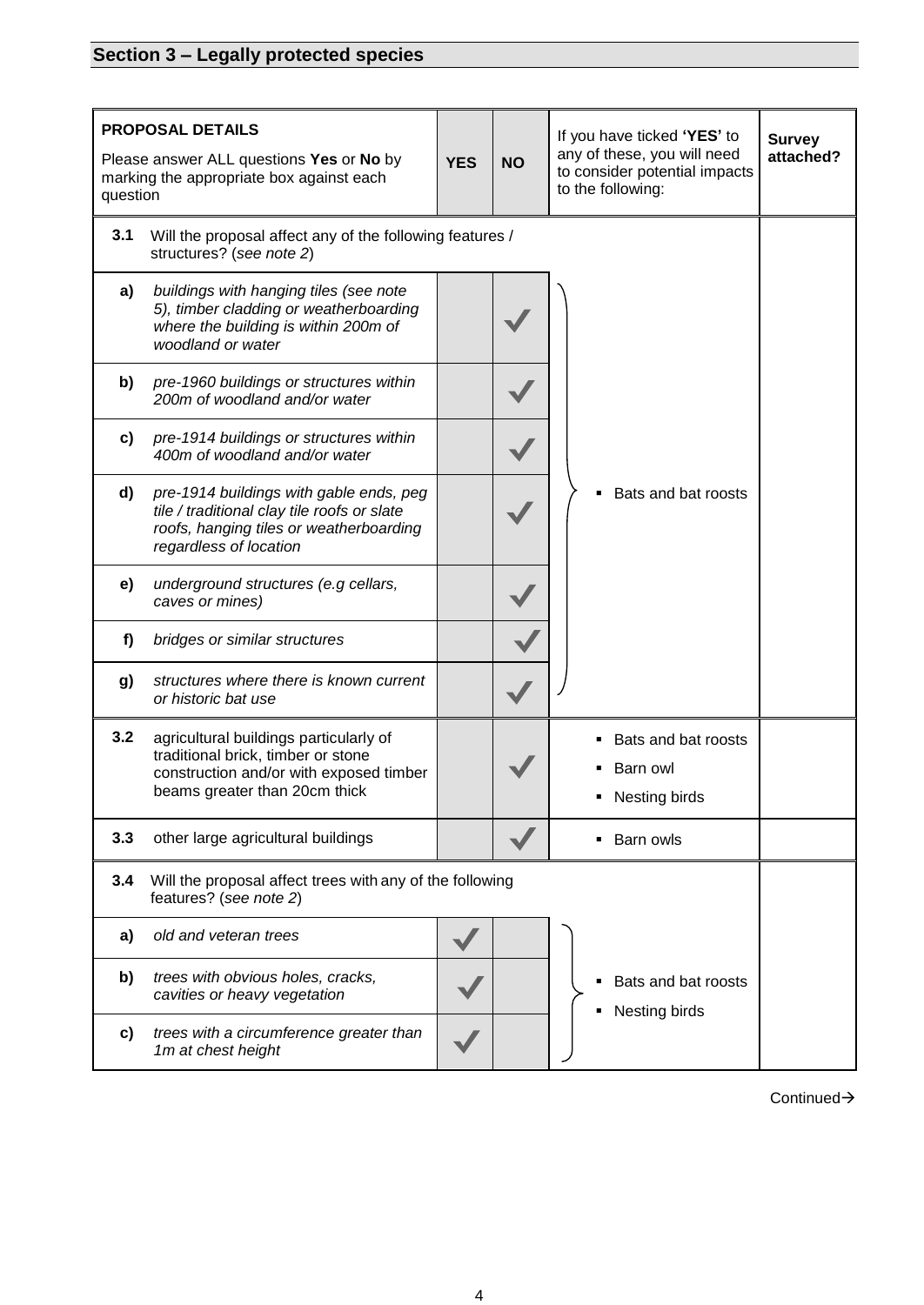| <b>PROPOSAL DETAILS</b><br>Please answer ALL questions Yes or No by<br>marking the appropriate box against each<br>question |                                                                                                                                                                                                                                                                                                                                           | <b>YES</b> | <b>NO</b> | If you have ticked 'YES' to<br>any of these, you will need<br>to consider potential<br>impacts to the following: | Survey<br>attached? |
|-----------------------------------------------------------------------------------------------------------------------------|-------------------------------------------------------------------------------------------------------------------------------------------------------------------------------------------------------------------------------------------------------------------------------------------------------------------------------------------|------------|-----------|------------------------------------------------------------------------------------------------------------------|---------------------|
| 3.5                                                                                                                         | Are there streams, rivers or lakes on or<br>within 25m of the application site that<br>would be affected (including their banks<br>and adjacent habitat) by the<br>development?                                                                                                                                                           |            |           | Bat foraging habitat<br>Otters<br>Water vole<br>White-clawed<br>crayfish                                         | Detailed in EIA     |
| 3.6                                                                                                                         | Will the proposals affect (see note 2) any of the following<br>features?                                                                                                                                                                                                                                                                  |            |           |                                                                                                                  |                     |
| a)                                                                                                                          | deciduous (i.e. not mainly conifer)<br>woodland?                                                                                                                                                                                                                                                                                          |            |           | Bat foraging habitat<br>(see note 1a)                                                                            | Detailed in EIA     |
| b)                                                                                                                          | field hedgerows over 1m tall and over<br>0.5m thick?                                                                                                                                                                                                                                                                                      |            |           | Dormice                                                                                                          |                     |
| c)                                                                                                                          | areas of scrub well-connected to<br>woodland or hedgerows?                                                                                                                                                                                                                                                                                |            |           | <b>Breeding birds</b><br>Badger                                                                                  |                     |
| 3.7                                                                                                                         | Is the proposal either:<br>- a major application (>0.5ha, >10<br>dwellings or $>1000m^2$ floor space for<br>non-residential) within 500m of a pond,<br>- or any other application within 200m of<br>a pond<br>where water in the pond(s) at its highest<br>level (excluding flood events), is 225m <sup>2</sup><br>$(c.15m \times 15m)$ ? |            |           | Amphibians<br>(particularly with<br>respect to great<br>crested newts)                                           |                     |
| 3.8                                                                                                                         | Will the proposal affect<br>mature/overgrown gardens over 0.25ha,<br>or any rough grassland,<br>derelict/brownfield land, railway land or<br>allotments? (see note 2).                                                                                                                                                                    |            |           | Reptiles<br><b>Breeding birds</b>                                                                                |                     |
| 3.9                                                                                                                         | Will the proposal affect flower-rich<br>meadows or grassland on or directly<br>adjacent to the site? (see note 2).                                                                                                                                                                                                                        |            |           | • Breeding birds                                                                                                 |                     |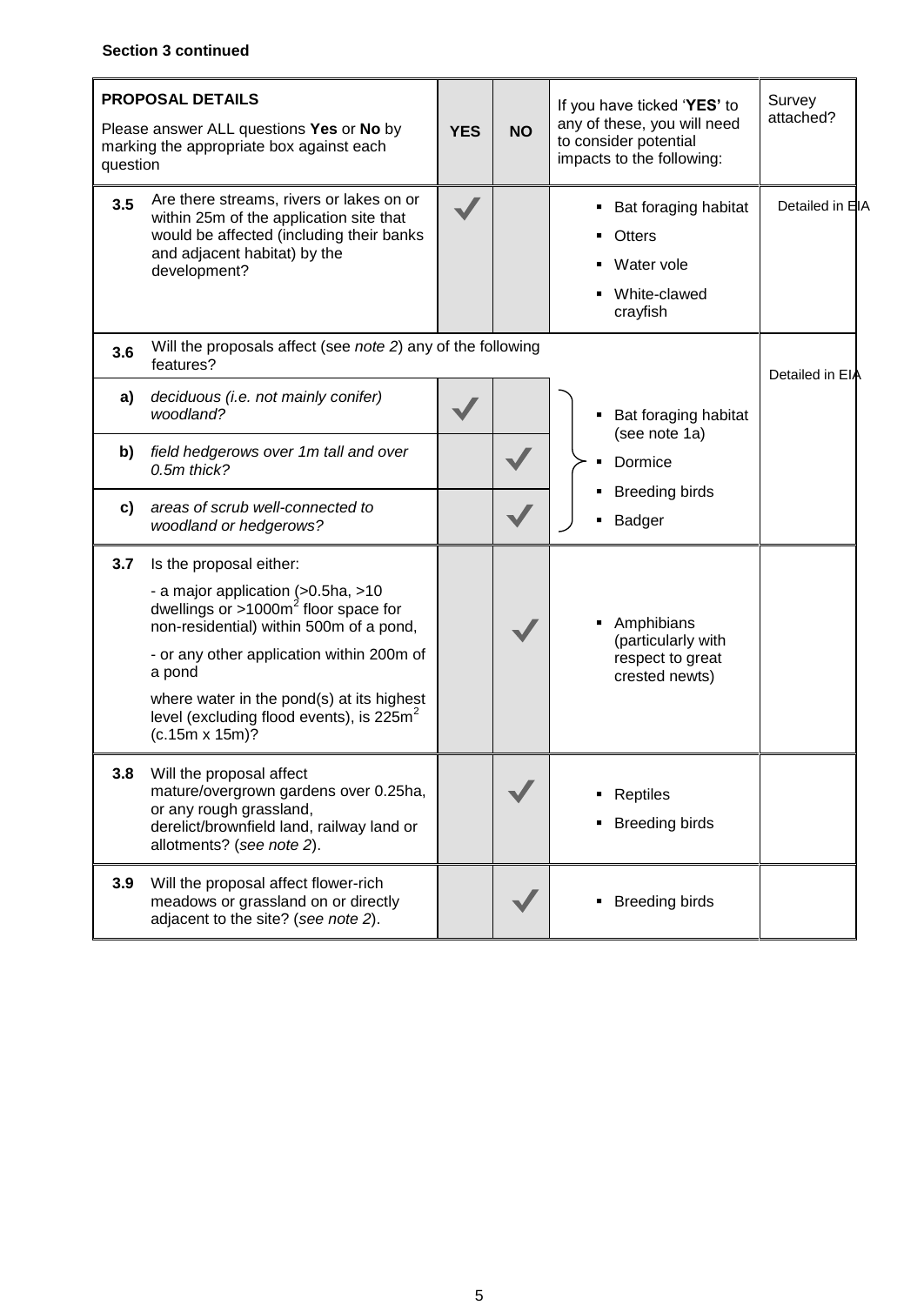#### **Notes**

#### *Note 1*

You can find out if your application site is on or near any of these sites from [www.natureonthemap.org.uk,](http://www.natureonthemap.org.uk/) [www.magic.gov.uk](http://www.magic.gov.uk/) or the LPA's Local Plan Proposals Map.

SSSI = Site of Special Scientific Interest (designated and protected under UK law); SAC = Special Area of Conservation; SPA = Special Protection Area (these are designated and protected under EU law and are also SSSIs); Ramsar site = internationally important wetland, designated under the Ramsar Convention – these will also be SPAs / SACs and SSSIs. See

<http://www.naturalengland.org.uk/ourwork/conservation/designatedareas/default.aspx> for more information.

#### *Note 2*

Effects could be DIRECT, such as destruction, removal or modification, or INDIRECT through disturbance such as run-off, noise, dust, lighting or increased recreational use.

*Note 3*

Areas of designated Ancient Woodland and some Priority Habitats can be found on [www.magic.gov.uk.](http://www.magic.gov.uk/) The LPA's Local Plan Proposals Map may identify the location of any SINCs. Ordnance survey maps may also help.

#### *Note 4*

Avoidance = measures taken to avoid impacts – should be the first considerations; Mitigation = measures which make unavoidable impacts less severe; Compensation = measures which counterbalance remaining impacts, resulting in an overall no net loss of biodiversity. (NB 'Mitigation' as a general term, or a 'mitigation strategy' is often used to cover all these processes).

#### *Note 5 – a note on hanging tiles.*

This checklist, where relating to potential impacts on **bats**, is adapted from the Bat Conservation Trust's guidelines (see [http://www.bats.org.uk/pages/guidanceforprofessionals.html\)](http://www.bats.org.uk/pages/guidanceforprofessionals.html) on where bats might reasonably be likely to be found. However bats can be found in other locations, types or areas of buildings. It is particularly important to note that where a building has **hanging tiles** but is not within 200m of woodland or water, there is still potentially a reasonable likelihood of bats being present and a survey may be required in situations other than those specifically identified in this checklist.

**Important: this checklist can not include** *all* **protected species and** *all* **circumstances where they may be affected**. Legislation relating to protected species applies in all circumstances and it is the responsibility of the developer to ensure that protected species and habitats are not impacted as a result of development. If protected species are found during the course of development, work should be halted and advice sought from Natural England or a qualified ecologist.